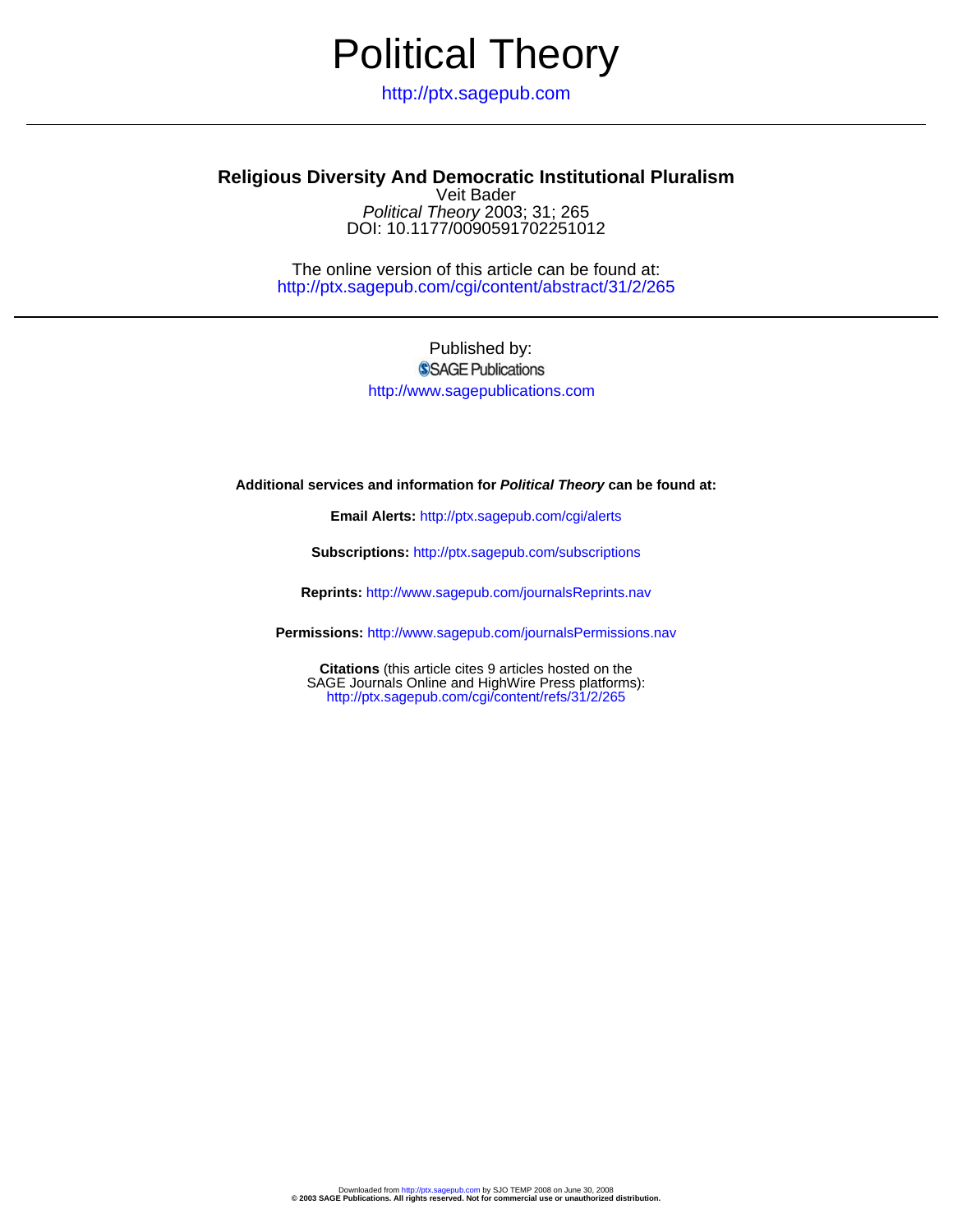# **RELIGIOUS DIVERSITY AND DEMOCRATIC INSTITUTIONAL PLURALISM**

*VEIT BADER University of Amsterdam*

*Strict separation of church from a presumed 'religion-blind'and strictly 'neutral'state still is the preferred model in liberal, democratic, feminist, and socialist political theory. Focusing on the full, reciprocal relationships between society-culture-politics-nation-state and (organized) religions, this article makes a case in favor of 'nonconstitutional pluralism'in general, associative democracy in particular. Associative democracy recognizes religious diversity both individually and organizationally; it stimulates legitimate religious diversity; it prevents a hidden majority bias; and it provides a legitimate role for organized religions in the provision of a wide range of services, including education, on one hand, and in the political process, on the other hand. That organized religions should be informed, heard, and consulted in contested issues should be a crucial component of democratic participation. This also might help prevent the development of religious fundamentalism.*

*Keywords: secularism; state-religion relationships; religious diversity; religious minorities; types of institutional pluralism; nonconstitutional pluralism; associative democracy*

**D**ebates on the relationships between religion and society, politics and the state in recent political philosophy in the United States show two characteristics. First, there is a focus on limitations of religious arguments in public debate and political decision making. The more or less radical *exclusion of religious reasons and arguments from public debate and politics* in political liberalism has been extensively criticized as morally arbitrary, unfair, and

*AUTHOR'S NOTE: My special thanks to my friend and colleague Ton Korver. Without his contribution I would not have succeeded to cut back overly long drafts of the article into manageable proportions. Thanks also to Rainer Bauböck, Ewald Engelen, Tariq Modood, Bhikhu Parekh, Pieter Pekelharing, Melissa Williams, and two anonymous referees from* Political Theory*. More elaborate and much better documented versions of this article (Bader 2000) have been presented at the ENCS conference in Bremen: Recasting European and Canadian History (18-21 May 2000) and at the workshop 'Religious Pluralism' in Amsterdam (30 June 2001).*

POLITICAL THEORY, Vol. 31 No. 2, April 2003 265-294 DOI: 10.1177/0090591702251012 © 2003 Sage Publications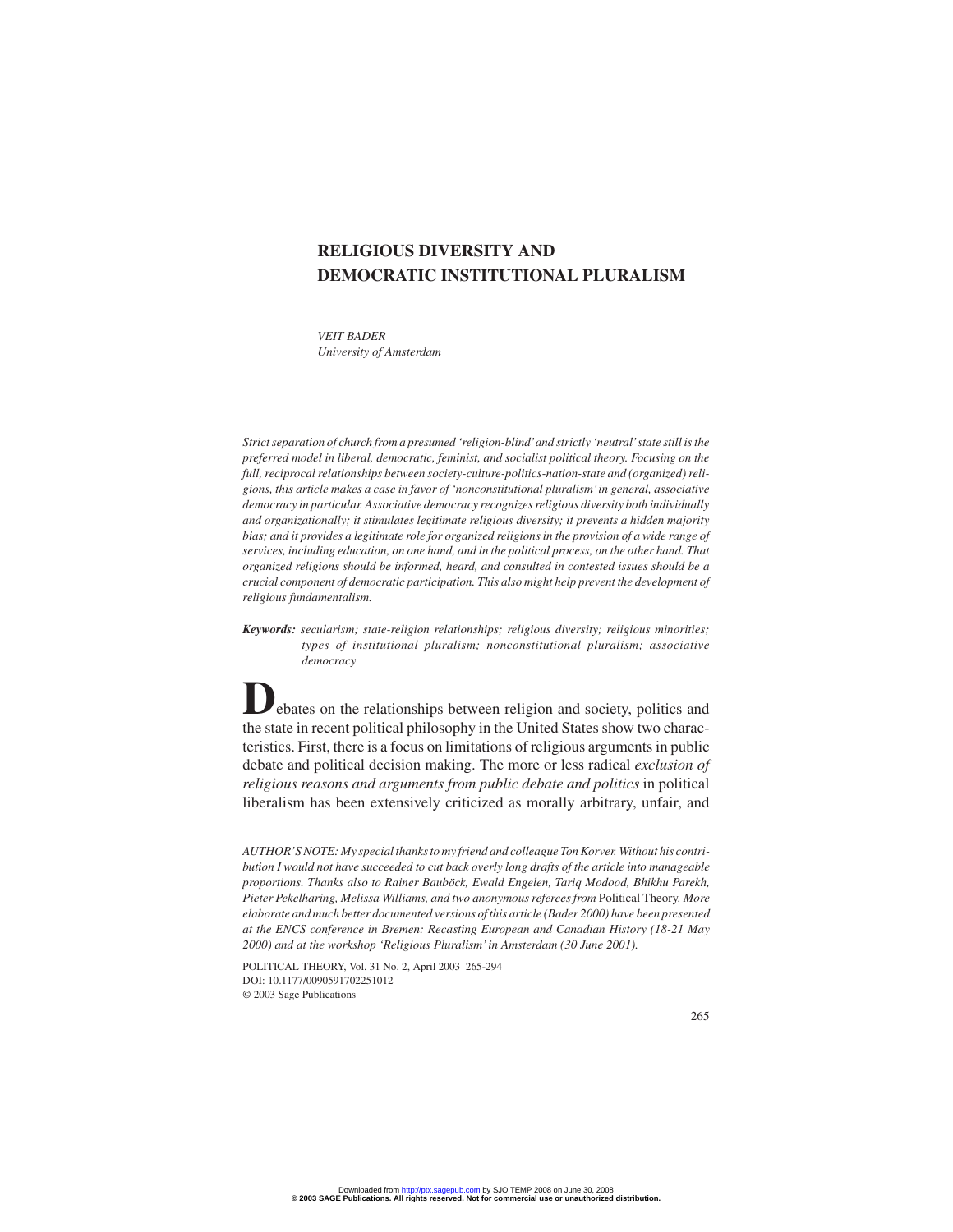practically counterproductive (Greenawalt 1995; Bader 1999; Parekh 2000; Murphy 2001). The consequences of an emerging, broadened, and pluralized perspective on public reason for mutual understanding, decision making, and democratic legitimacy, however, have not been clearly spelled out yet, and the institutional requirements of public debate and democratic decision making under 'nonideal' conditions of serious inequalities have not been adequately dealt with.

Second, we find a predominantly legal discourse focusing on the constitutional relationship between state and churches. Secularist interpretations of liberal democratic constitutions and strict or formal neutrality as a guiding meta-legal principle have been criticized (Smith 1995) and proposals have been put forward to replace them by 'priority for democracy' (Bader 1999, 612-19) and by 'relational', 'substantive', or 'positive neutrality' (McConnell 1992; Laycock 1990; Monsma 1993; Bader 1999). In response, the hard core of a liberal understanding of the *church-state relationship* is getting ever more minimalist: something like 'voluntarism' and "separationism minimally understood" (Rosenblum 2000a, 179-83; Eisenach 2000, 135; Shah 2000, 137). The almost exclusively legal discourse is weakening and a plea for a more multidisciplinary approach with a more comparative perspective can be heard more often (Rosenblum 2000b; Marquand and Nettler 2000; Robbers 2001). Yet two main obstacles prevent the elaboration of a political theory of the complex relationship between religions and societies, cultures, politics, nations, and states from becoming both empirically more adequate and morally more satisfying. (1) It still looks as if there are only two options that really matter: 'accommodationism' or 'structural pluralism', on the one hand, and 'separationism'or 'civil libertarian liberalism', on the other hand (Rosenblum 2000a, 179-83; McConnell 2000, 100 ff). (2) The debate is still too focused on the state-church relationship instead of addressing the full, reciprocal relationships between *society-culture-politics-nation-state and (organized) religions*.

We begin at elaborating a typology of different institutional and policy arrangements for the purposes of a more complex practical evaluation of existing and alternative ways of institutionalizing religion (section I). As *standards of evaluation*, we use the interrelated second-order principles of 'priority for democracy', 'relational neutrality', and 'fairness as evenhandedness' explicated in earlier articles: (1) *Priority for democracy* takes into account, first, that constitutional principles and public morality of liberal democracies—under conditions of reasonable pluralism—should be as freestanding as possible with regard to competing secular and religious foundations; and second, that they cannot be fully antiperfectionist (see also Tomasi 2001). Priority for democracy replaces 'second-order secularism' in order to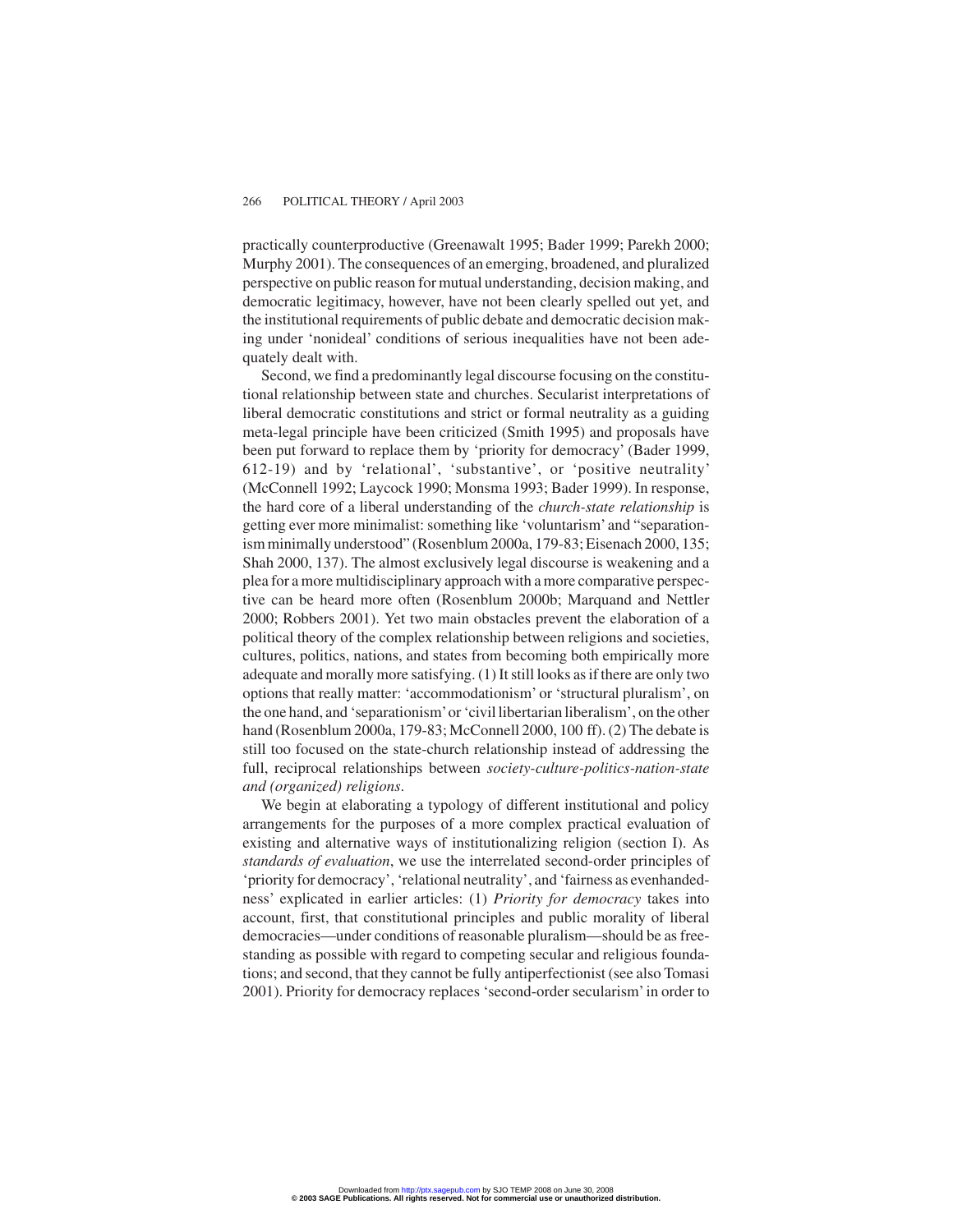exclude cultural practices incompatible with liberal democracy minimally understood (versus all religious and secularist fundamentalisms) (Bader 1999, 609-19). (2)*Relational neutrality* takes into account that 'strict'or 'formal' neutrality, in the real world of inequalities, neglects structural majority bias and hides this from view. In regard to socioeconomic, legal, and political chances, neutrality is an important principle if understood gradationally and in an inequality-sensitive, relational way (Bader 1998, 436 ff; 2002b) prohibiting moral particularism and precluding injustice: sex, gender, 'race', 'ethnicity', state-membership, and religion should not matter when it comes to the distribution of resources and rewards.<sup>1</sup> Second, in regard to cultural and religious diversity and inequality, neutrality is not only impossible (there can be no completely neutral state) but also undesirable. Fairness cannot be achieved by a 'hands-off'approach that, in the end, would literally strip people and institutions of all cultural particularities, histories, religious traditions, and practices. The laudable moral intuition of neutrality and fairness has to be reconceptualized as *fairness as evenhandedness* (Carens 2000; Bader forthcoming). "The elimination of all ideological and religious references would not neutralize the existing ideological tensions and conflicts" (German Supreme Court 1975, 41 BVerfGE 29).

Instead of trying to abstract from particularity, we should embrace it, but in a way that is fair to all different particularities. Now being fair does not mean that every cultural claim... will be given equal weight, but rather that each will be given appropriate weight under the circumstances and given a commitment to equal respect for all. History matters, numbers matter, the relative importance of the claim to those who present it matters, and so do many other considerations. (Carens 1997, 818)

We provide a moral evaluation of two models: 'nonestablishment and private pluralism'and 'nonconstitutional pluralism'. We attempt to make a case for the latter as the most promising option of democratic institutional pluralism (an option very much neglected not only in the United States but also in the English debates) (sections II and III). In the conclusion, we try to refute some realist objections to democratic institutional pluralism (section IV). Our overriding intent is to bring to the fore and stimulate debates about 'nonconstitutional pluralism', because we are convinced that this model enables us to achieve higher degrees of relational neutrality while remaining fully compatible with priority for liberal democracy. It recognizes religious diversity both individually and organizationally, it stimulates religious diversity, and it prevents a hidden majority bias. Moreover, it provides modes of representation of organized religions in the political process, enabling preliminary answers to the institutional requirements of public debate and democratic decision making under nonideal conditions. Of course, our claim is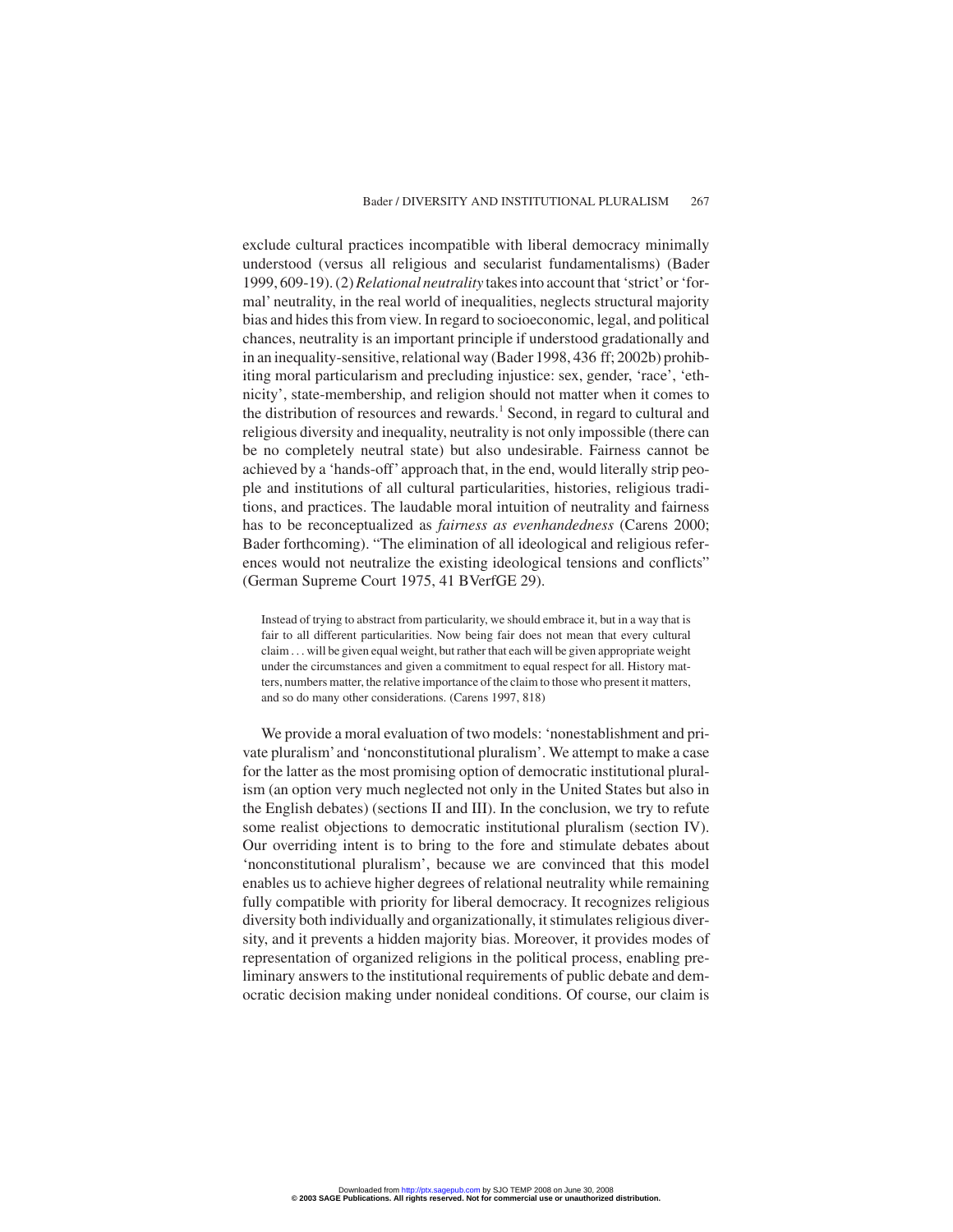not that organized religions should as such be represented in the legislative, executive, and adjudicative powers of the state. What we argue for is that organized religions may claim a legitimate role in regard to being informed, heard, and consulted in contested issues. This role should be a crucial component of democratic participation. What we advocate is a form of *associative democracy* in which the strengths of both individual and associational freedoms are combined and in which religious associations, among others, play a more crucial societal and institutionalized political role. This also might help prevent the development of religious fundamentalism.

# *I. A TYPOLOGY OF INSTITUTIONAL AND POLICY ARRANGEMENTS*

What political philosophers minimally should learn from a critical sociology of religion is the following: (1) Most modern societies are normally understood to be *'secular'*, but contrary to predominant mythology, we cannot detect any inevitable decline of religious beliefs and practices, nor any inevitable privatization of religion in modern societies; and the institutional differentiation of 'Western' state-societies into relatively autonomous subsystems should not be misconceived as strict or 'complete separation of church and state'. Instead of one 'necessary'or 'optimal'American pattern in the relationship between churches, state, and nations, we find the coexistence and competition of different patterns that can be inductively generalized into many empirical types (see Martin 1978, 59). Church-state relationships are institutionally highly diverse. (2) This diversity is also characteristic of the variety of contradictory constitutional, legal, administrative, and cultural arrangements and policies in states that all share the same principles of liberal democracy. Different states, or states in different epochs, or different branches and levels (central, provincial, local) of contemporary states *grant or forbid legal or administrative privileges* to religions like tax exemptions, gathering tithes, exemptions from compulsory military service (with or without alternative compulsory civil service), exemptions from certain generally applicable laws or directives (antidiscrimination in employment, Sundayclosing, working hours, educational standards, prohibition of drugs and alcohol, zoning and building requirements, parking requirements, etc). They allow or forbid *subsidies*to religious organizations for education, charitable, and welfare activities. They interpret and apply religious *freedoms* differently, and *they balance competing rights* of individual and collective religious autonomy, or of free exercise versus antidiscrimination, in different ways.<sup>2</sup>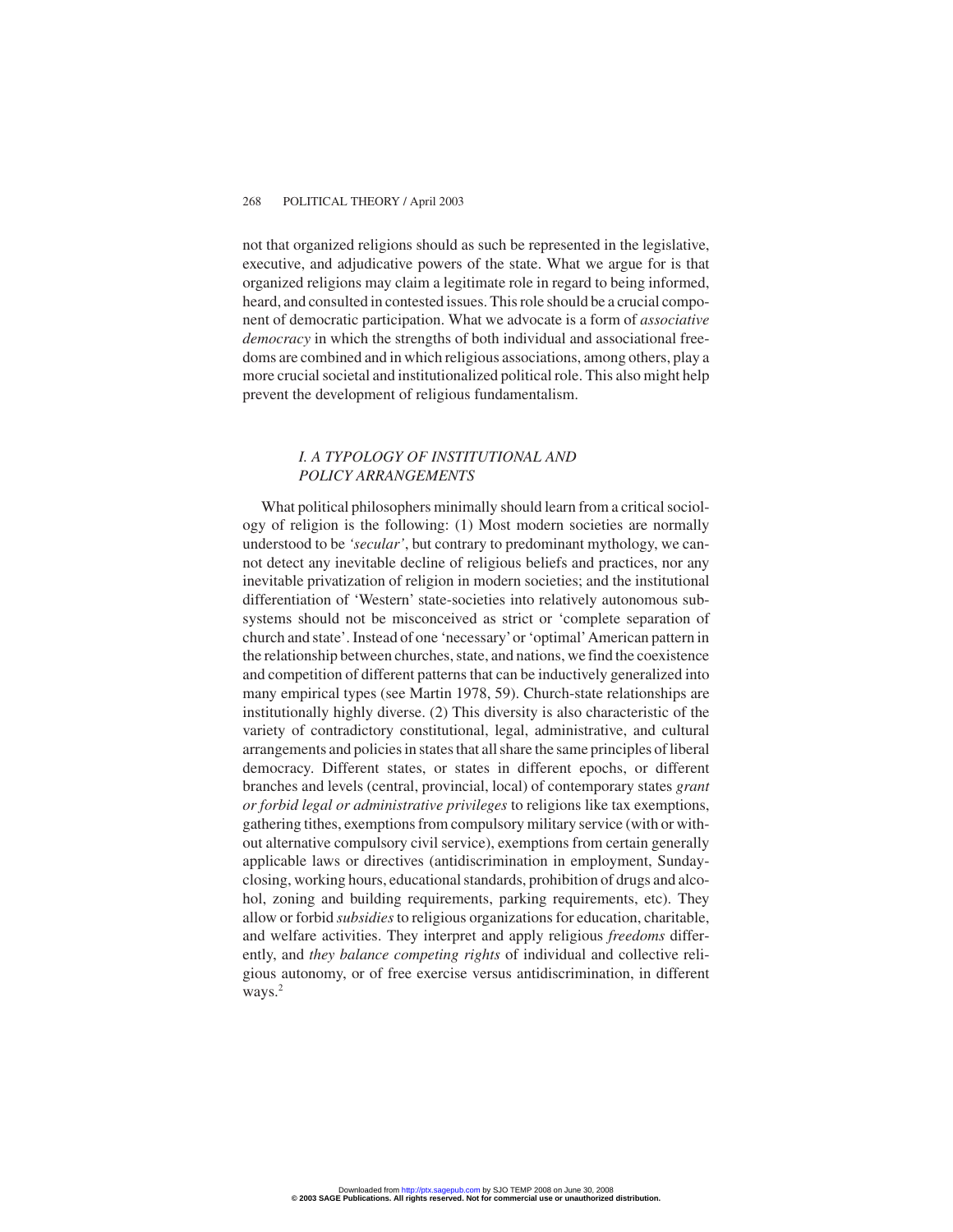This huge complexity of actual institutional arrangements and policies has to be reduced—for the sake of practical evaluation—into a set of relevant options. Our construction of institutional and policy models is not based on inductive generalizations but rather on normative considerations (how institutions and policies ought to look), which, together with moral and constitutional/legal principles, inform—implicitly or explicitly—actual policies and invite thinking about alternative designs. Even as normative models, they are ideal types: no actually predominant policy model in any country fits completely (because there are always rival or competing normative models at work), let alone any actual institutional setting or policy (see also Monsma and Soper 1997, 10). However, predominant models tend to approximate specific ideal types, and our empirical references are meant to indicate these approximations.

The typology is constructed around two axes: 'establishment'(subdivided into constitutional, legal, administrative, political, and cultural) and institutionalized monism or pluralism (see Table 1). $3$ 

- 1. *'Strong establishment'*of one monopolistic church is per definition constitutional and/ or legal establishment. It always implies administrative and political monism aimed at religio-national cultural monism, though obviously, de facto establishment can be achieved only to a certain degree and may even have completely counterproductive, unintended outcomes. Recent models approximating versions of strong establishment are Greece, Serbia, and Israel. Such establishment is clearly incompatible with minimally required institutional differentiation and with the most minimalist interpretations of religious freedoms and equal treatment. It is thus at odds with principles of relational neutrality, fairness in all versions, and priority for democracy. 'Strong establishment' has been the point of historical departure for 'dis-establishment', 'plural establishment', and 'nonestablishment'.
- 2. *'Weak establishment'* means constitutional or legal establishment of one state-church that has to be compatible with de jure and de facto religious freedoms and religious pluralism. It may be compatible with some administrative recognition of religious pluralism and different degrees of de facto institutionalization of other religions, and it may also recognize a certain religious pluralization of the cultural nation. Recent European models approximating this ideal type are England, Scotland, and the Scandinavian states. 'Weak establishment' is compatible with, but does not fully express, priority for democracy; it can be guided by principles of relational neutrality and fairness as evenhandedness though such arrangements may differ widely and be empirically contested.
- 3. *'Constitutional pluralism'*or*'plural establishment'*exists only in Finland, a nondenominational state with two state churches (the large Lutheran Church of Finland and the small Orthodox Church of Finland) (Ahonen 2000). It requires the constitutional and/or legal recognition of more than one organized religion. It aims at administrative and political pluralism with the intention of pluralizing the religio-cultural nation. It was discussed as an option in some American states in the late eighteenth and early nineteenth century.<sup>4</sup> Recently in England, there have been proposals to end the "unique rela-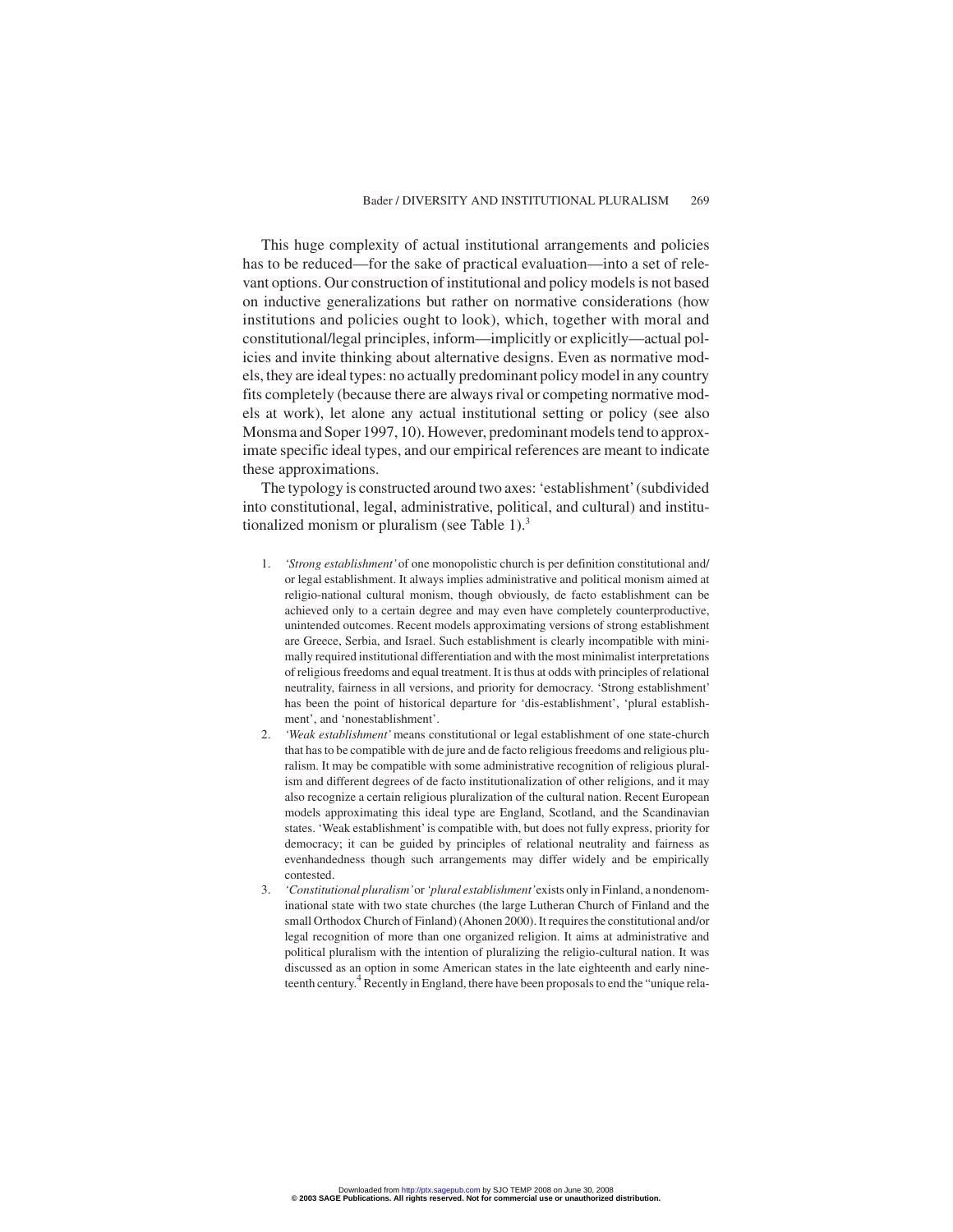| Typical Institutional and Folicy Models |                                                     |                                      |                                                   |                                             |                                                 |
|-----------------------------------------|-----------------------------------------------------|--------------------------------------|---------------------------------------------------|---------------------------------------------|-------------------------------------------------|
|                                         | Constitutional                                      | Legal                                | Administrative                                    | Political                                   | Cultural                                        |
| Monism                                  | Strong establishment<br>(SE)                        | Legal monism                         | Administrative<br>monism                          | Political monism                            | Religiously monistic<br>nation                  |
| Institutional<br>pluralism              | Weak establishment<br>(WE)                          | Legal monism                         | Some administrative<br>pluralism                  | Restricted political<br>pluralism           | Hesitant religious plu-<br>ralization of nation |
|                                         | Plural establishment<br>(PE)                        | Legal pluralism                      | Administrative<br>pluralism                       | Political pluralism                         | Recognized religious<br>pluralism               |
|                                         | Nonconstitutional plu-<br>ralism (NCP)              | <b>Restricted legal</b><br>pluralism | Administrative<br>pluralism                       | Political pluralism                         | Recognized religious<br>pluralism               |
| <b>Strict</b><br>separationism          | Nonestablishment and<br>private pluralism<br>(NEPP) | <b>Strict legal</b><br>separation    | Strict administrative<br>separation<br>(intended) | Strict political separa-<br>tion (intended) | None of the states'<br>business                 |

**Table 1: Typical Institutional and Policy Models**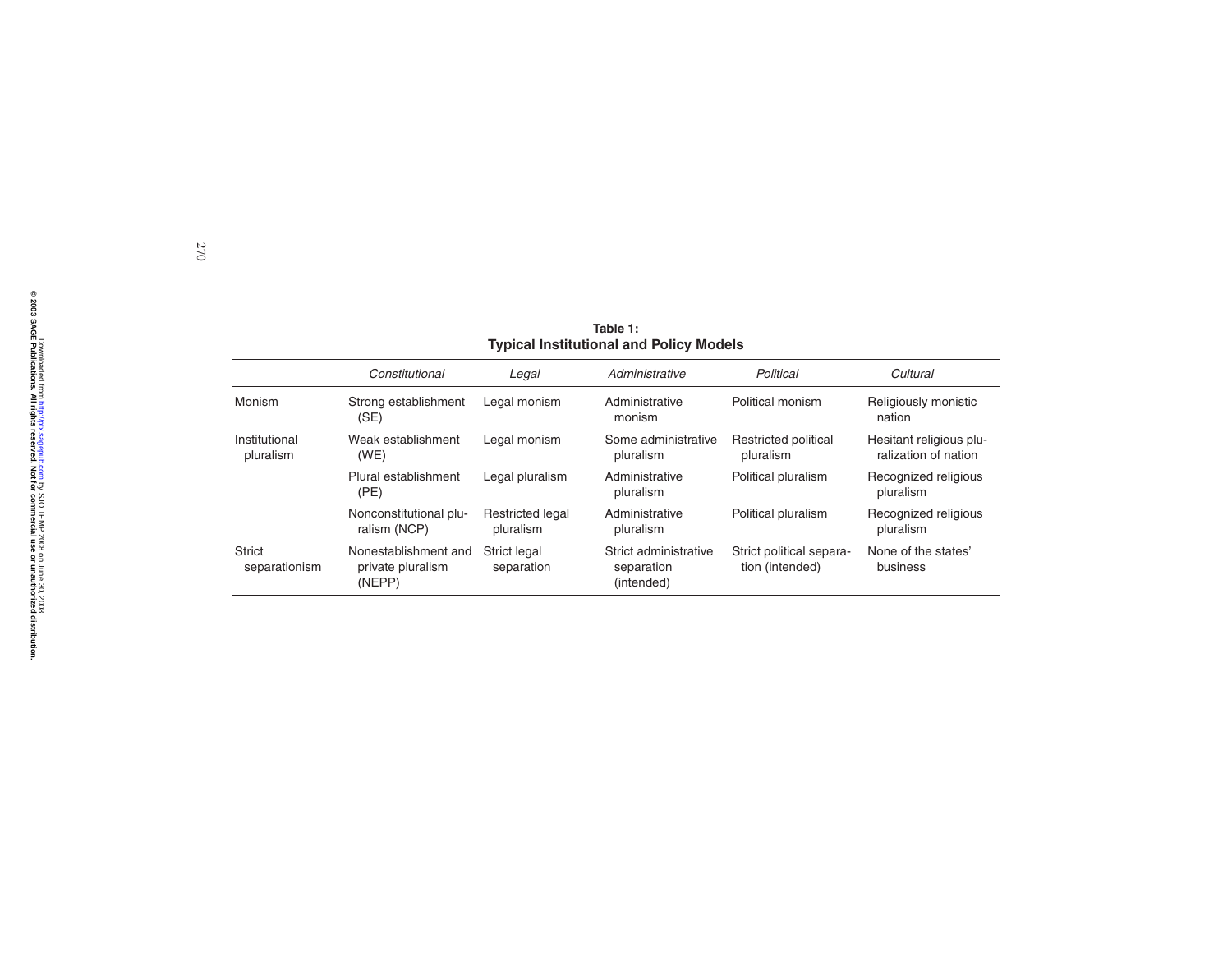tionship between the Church of England and the British state so as to create a plural religion-state-link" (Modood 1996, 3) by requiring the *new* constitutional establishment of organized minority religions. It would be compatible with, although not fully expressive of, priority for democracy. It may be explicitly guided by principles of relational neutrality and fairness as evenhandedness.

- 4. *'Nonconstitutional pluralism'* (NCP) combines constitutional dis-establishment or nonestablishment with restricted legal pluralism (e.g., in family law), administrative institutional pluralism (de jure and de facto institutionalization of several organized religions), institutionalized political pluralism,<sup>5</sup> and the religio-cultural pluralization of the nation. NCP is a variety of democratic institutional pluralism defined by two core aspects of power-sharing systems: (1) the existing plurality of organized religions must not just be—more or less formally—recognized, it must also be integrated in the political processes of problem-definition, deliberation, presentation of decision alternatives, and decision making. NCP requires specific information rights for organized religions and corresponding information duties by state agencies regarding contested issues, participation in public fora and hearings, inclusion in advisory councils, and corresponding consultation rights and duties to listen, and so on. (2) This recognition and integration has to be combined with a fair amount of actual decentralization and de facto autonomy to decide on specific issues. On the nation-state level, the models of the Netherlands after the constitutional reforms of 1983, Belgium, India, Australia, and Germany approximate this ideal type, though, obviously, this is not an uncontested policy model in these countries.<sup>8</sup> With regard to specific fields like education, health care, and other welfare services, organized religions (among other 'secular'nonstate service providers) play an important, officially recognized and subsidized role in most countries (see Monsma and Soper 1997; see also note 3). NCP expresses the principle of priority for democracy more fully than the other models of religious institutional pluralism, and it is explicitly guided by principles of relational neutrality and fairness as evenhandedness.
- 5. *Nonestablishment and private pluralism* (NEPP) declares strict legal separation of the state from all religions as well as strict administrative and political separation. It is opposed to legal, administrative, and political institutionalization of religions. Religious pluralism is allowed only in 'civil', not political, society or the state. It cannot, however, prevent de facto administrative, political, and cultural pluralism. It may or may not contest existing religio-national establishments or aim at religious pluralization of the nation. The model of the United States approximates this type, though we must stress the inevitable distance between 'model and muddle'. Any 'complete separation of state', let alone of politics or culture, from religion in the United States would be a radical liberal or libertarian utopia, not an accurate description of the existing state of affairs. NEPP clearly expresses priority for democracy, but it is predominantly guided by principles of difference-blind neutrality and a 'hands-off' conception of fairness (Carens 2000). The crucial difference with NCP is that institutional pluralism is strictly relegated to the so-called private sphere of civil society and is not allowed to spill over into political society or the state, particularly not into decision making.

The second, third, and fourth model represent different forms of democratic institutional pluralism; the fourth and fifth option represent two forms of constitutional nonestablishment. For the purpose of practical evaluation, the most important dividing line runs between the three versions of democratic institutional pluralism, on one hand, and NEPP on the other hand, both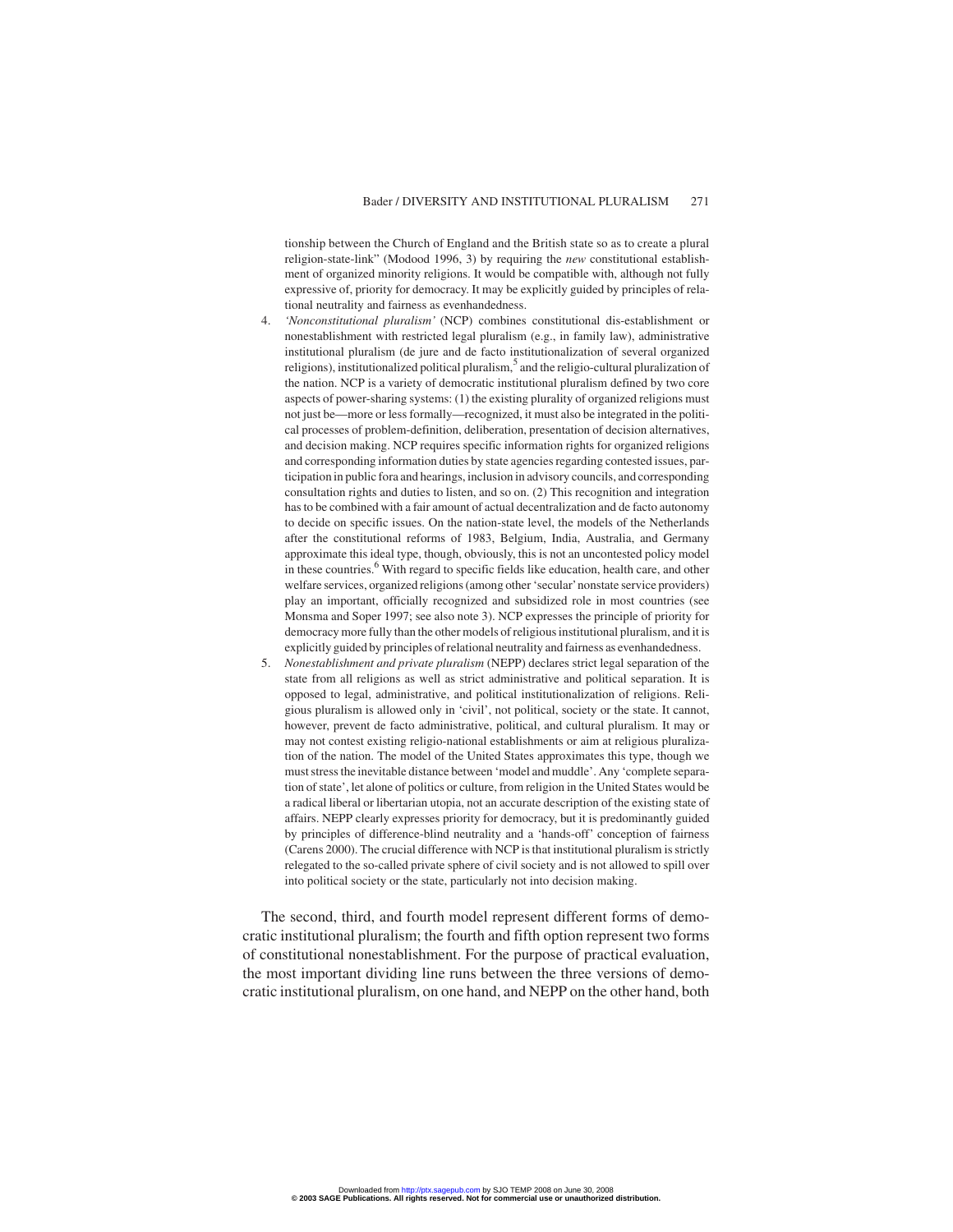because constitutional aspects may not be as important as legal theorists think and because the administrative, political, and cultural aspects of these three varieties of democratic institutional pluralism show important overlap and cannot be neatly distinguished from each other.

If one compares the English and American debates (Bader 1999, 597 f) with this set of institutional models, it is remarkable that in the *English* debate, NCP is lacking. As a consequence, proponents of institutional pluralism are forced to choose between either weak establishment or plural establishment. Or they have to accept 'secular constitutional reform' inspired by the American model, giving little or no room to institutionalize religious pluralism at all. This unduly limits institutional imagination and neglects interesting options preferable for normative reasons. Institutional pluralism does not require 'formal', 'official' constitutional recognition. In the *American debate*, NCP is also largely neglected. The aversion of predominant liberal and republican theories against, and the limited practical experience of American democracy with, forms of institutional pluralism helps to explain this fact. The effect has been that NCP, the other important variety of nonestablishment compatible with the First Amendment, has never been seriously discussed.

Our claim that NCP is preferable is, as already mentioned, based on three general arguments. First, recognizing that 'strict' religious neutrality of the state is not only an unachievable but an undesirable utopia, and taking into account the actual religious bias of existing states as well as the unequal chances of organized religions (see Bader 1999; Eisenach 2000), the most important issue is, How to achieve higher degrees of relational neutrality and more evenhandedness with regard to existing majority and minority religions? We hope to show that the principles of religious freedom and of fair and evenhanded treatment of religions can be better implemented by an institutional option combining constitutional nonestablishment with different forms of legal, administrative, political, and cultural pluralism. Second, institutional pluralism with regard to organized religions has two main virtues. It recognizes religious diversity both individually and organizationally. The cause of diversity, of course, is in much better shape once it is backed by institutions.7 NCP also strengthens religious minorities in their opposition against enforced assimilation (Walzer 1997, 69 ff; Spinner-Halev 2000, 7, 20, 44). By providing resources and opportunities for religious minorities to organize and mobilize, it directly helps to redress serious inequalities among religions. Third, contrary to liberal and republican fears, NCP may also help to prevent the development of religious fundamentalism in politics.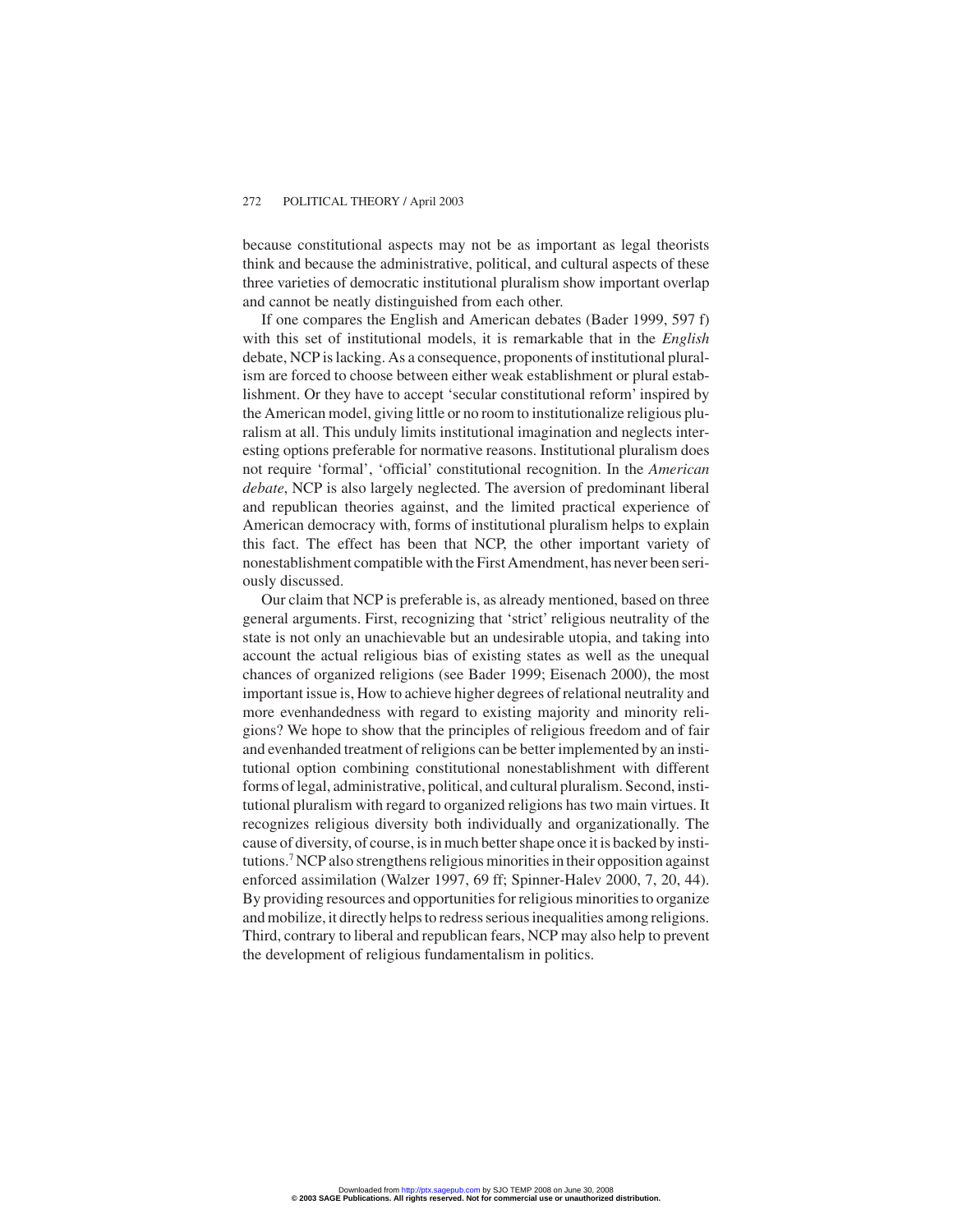*Practical evaluations* here are complex and difficult. Practical reason itself is complex, containing moral, ethical, prudential, and realist arguments often pointing in divergent directions and requiring difficult arts of balancing and hard trade-offs. We focus on moral evaluation only (sections II and III). To reduce the complexity further, we restrict our evaluation to a rough comparison of NCP and NEPP. A final difficulty rises from the complexity of contexts. For the institutionalization of religious pluralism, much depends on whether it takes place in states with deeply rooted liberal democratic traditions or in deeply divided societies, in situations of crisis or in normal situations. Constitutional, legal, and political histories, the variety and size of (organized) religions, and particularly, the *power-relations between religious majorities and minorities* have an obvious impact (Bader 2002c).

Such overwhelming complexity spells disaster for theories of contextualized morality and practical evaluation. If contexts clearly make such a difference, no workable productive middle ground for theorizing seems to be left between the scylla of abstract, universalist moral principles as in traditional liberal moral philosophy and the charybdis of generalized statements like 'it all depends', 'it is all politics', 'adhocery'. If we clearly recognize that not all institutional options are feasible in all contexts and that no 'optimal' or 'best' institutional model can exist fitting all contexts, situations, and requirements, no space seems left for discussing the advantages and disadvantages of these models. The result would be a disappointing reproduction of the traditional divide between universalism and particularism or between moral philosophy and the social sciences. Our strategy to tackle this dilemma is twofold. First, as social scientists, we should never be content with statements like 'it all depends'. Instead, we have to spell out, 'depends upon what'? This requires some inductive generalizations and some stronger explanatory theoretical statements. Second, as political theorists, we should attempt to close this gap by demonstrating how our interpretations of universal principles are informed by our institutional models and by discussing how these models respond to the same general requirements: how they balance competing moral and legal principles, how they respond to minimal requirements of social cohesion and political unity, and so on. In such a way, the advantages and disadvantages of institutional and policy options can be clarified, and the choice of a contextually adequate institutional and policy mix can be made in a more reflexive way.

In our moral evaluation of NCP and NEPP we focus primarily on religious freedoms (liberal tradition) (section II) but also provide some insight on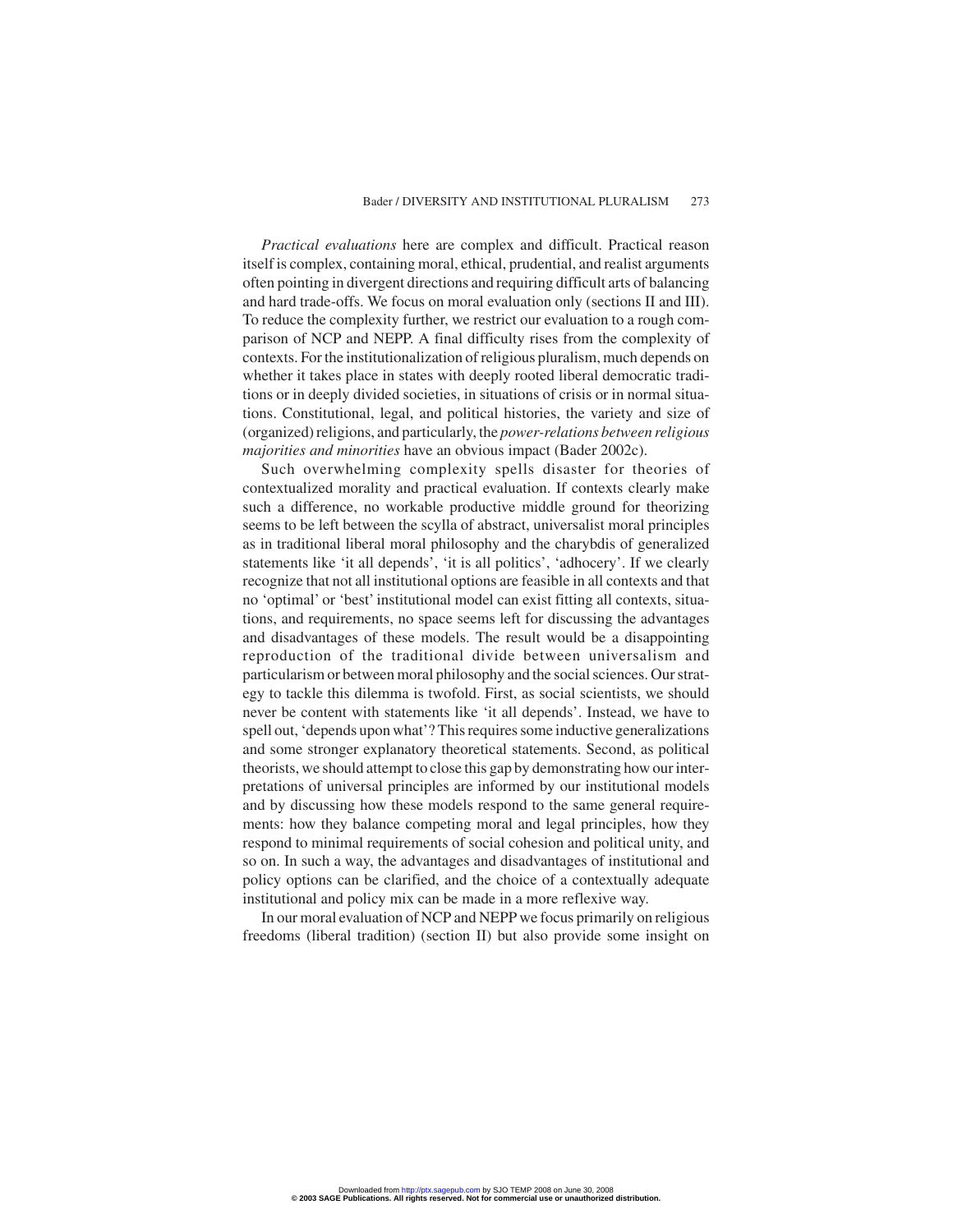democracy, political citizenship (democratic tradition) and substantive equality (section III).

## *II. RELIGIOUS FREEDOMS*

Moral and legal principles, like religious freedom, do not exist in a vacuum. They have to be balanced with other principles, like nondiscrimination or equal opportunity *(moral pluralism)*. And religious freedom itself turns out to be a complex, *underdetermined* concept implying many freedoms, and their contested understanding, interpretation, and application is influenced by divergent understandings of the positive, negative, or neutral relationship between religions and liberal democracy (McConnell 2000, 91-100). The inevitable balance between competing principles also depends on historical facts and societal contexts leading to a range of morally permissible paths *(contextualized morality)*. Yet not anything goes. Interpretations and institutional options have to be compatible with the core of religious freedom, however contested this core may be (see below).

One of the most broadly recognized, carefully phrased, and balanced articulations of such a core is article 9 of the International Covenant of Civil and Political Rights.<sup>8</sup>

(1) Everyone has the right to freedom of thought, conscience and religion; this right includes freedom to change his religion of belief and freedom, either alone or in community with others and in public or private, to manifest his religion or belief, in worship, teaching, practice and observance. (2) Freedom to manifest one's religion or beliefs shall be subject only to such limitations as are prescribed by law and are necessary in a democratic society in the interests of public safety, for the protection of public order, health or morals, or for the protection of the rights and freedoms of others.

It is plain that "freedom of religion is not an un-differentiated or unidimensional concept, but is a constellation of overlapping and sometimes conflicting claims for specific freedoms" (Galanter 1966, 217 ff). Together, these claims spell an enormous complexity. Two questions, however, enable some complexity reduction. They are the traditional and intertwined questions about freedom from (negative) and freedom to (positive freedom)?; and about whose freedom is involved (individual, parental/familial, associational).

The freedom *to* believe—or the freedom of individual conscience and the freedom to practice religion in worship, ritual, teaching, observance (whether collectively or individually, in 'private' or in 'public' spaces)—and the freedom of religions*from* illegitimate state control often conflict. *Positive* freedom is compatible with and may even call for aid (see section IV),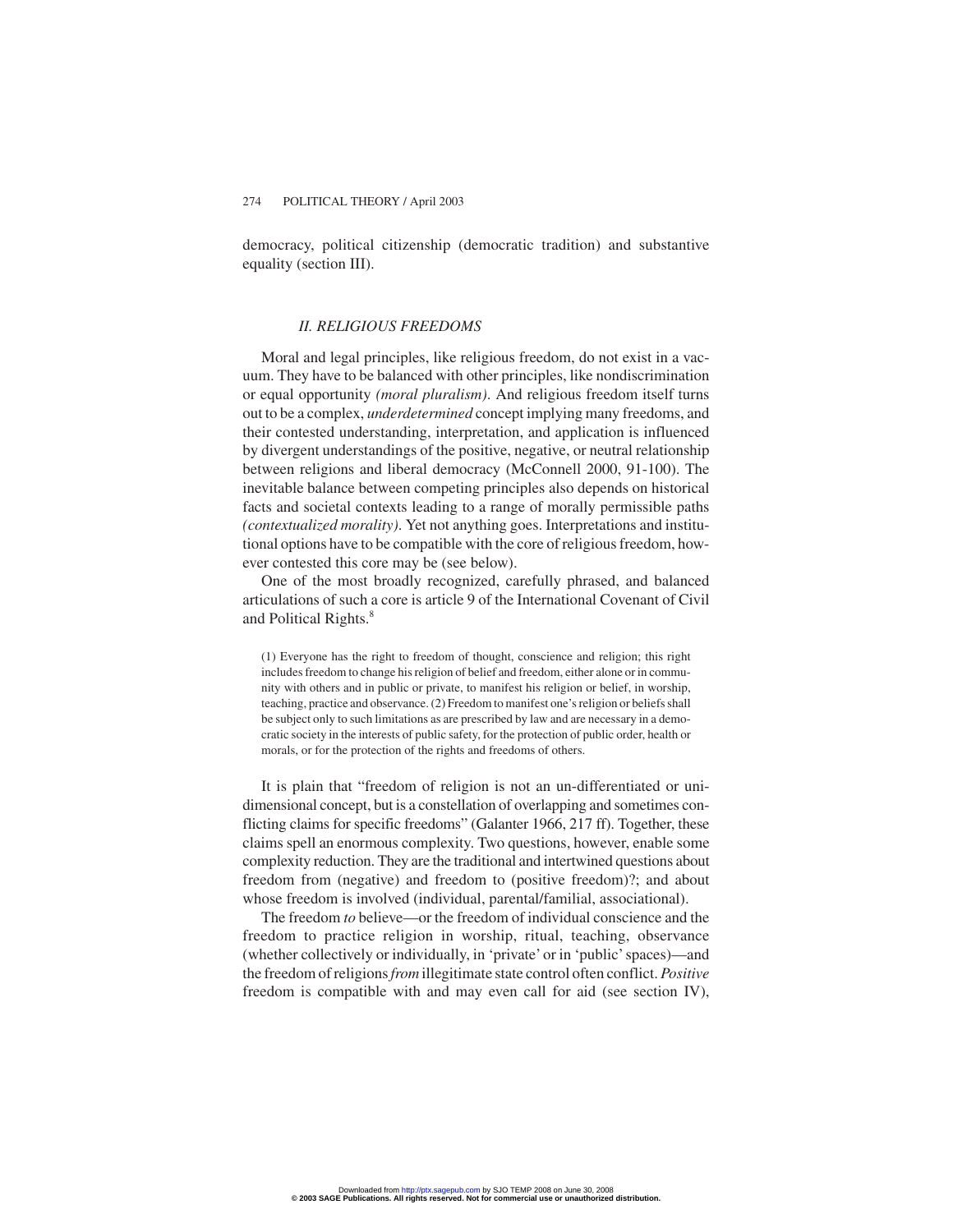whereas *negative* freedom from illegitimate state control seems to require 'no aid' or 'no interference' (Galanter 1966, 288 ff; *Harvard Law Review* Note 1987, 1632 ff). As with all other negative freedoms, however, the freedom of individual believers and of religious practices from persecution requires some state involvement for two reasons. First, it is not only directed against state interference, but also against all forms of illegitimate interference by other religions as well as by "secular" groups and organizations (Shue 1995, 13). The state has the obligation to protect all religions from such interference. Second, religious freedom protects not only individual freedom of consciousness and religious practice but also collective practices of organized religions. These associational or collective freedoms often contradict individual religious freedoms, particularly in cases of deeply illiberal, antidemocratic, fundamentalist, or totalistic religions. Such conflicts have for long been the subject of legal debates about *church autonomy versus public prerogatives, scrutiny or interference*.

The *cases* range from conflicts about church property, internal decisionmaking processes and authority, appropriate forms and degrees of public accountability and scrutiny in cases of tax exemption and public subsidies, to cases in which the *nomos* of religious groups, that is, their normative universes, laws, and customs, conflicts with state-enforced private personal law (particularly marriage and divorce law) or with criminal law (Glendon and Yanes 1991; McConnell 1992). Theoretical positions and politico-legal strategies include (1) complete deference or "full autonomy" (Swaine 2001, 320 ff) to the *nomos* ('ecclesiastical law'and customs), decision making and authority of religions as defended by radical libertarians (on the assumptions of voluntariness or free, informed consent by adults: free entry, free exit) and by traditionalist communitarians (on the completely opposite assumption of protecting given communities and their culture); (2) internally highly differentiated ways of balancing associational freedoms or collective autonomy with individual religious freedoms and other human rights; (3) radical policies of 'liberal-democratic congruency'(insensitive, universalist liberal individualism or insensitive democratic universalism). Both 'absolutist'associational autonomy or 'absolutist free exercise' and 'absolutist individual freedoms'or unrestricted liberal-democratic congruency are counterproductive (Robbins 1987, 148; Rosenblum 1998, 79; 2000a, 166). The absolutism of the first position reduces the moral and legal constraints of human rights and 'priority for liberal democracy'practically to zero. The absolutism of the second position tries to impose thick notions of liberal autonomy and democracy in a self-contradictory way on all associations. If, in contrast to these absolute positions, one recognizes the need to balance individual and asso-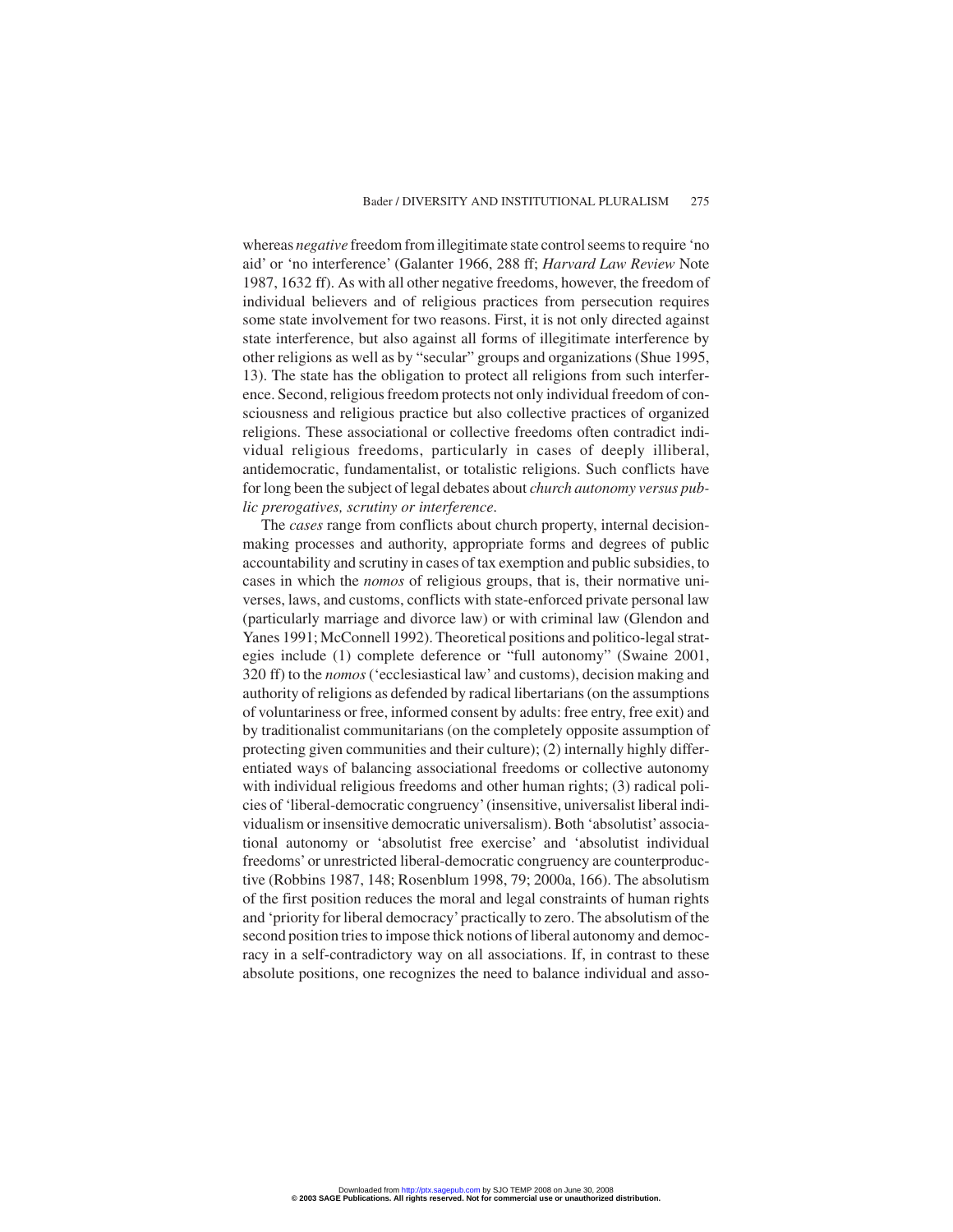ciational autonomy (Selznick 1992, 288; Etzioni 1996, 191), one cannot expect easy answers or one universal formula applicable to all cases.

The U.S. Supreme Court has been very reluctant to interfere with church autonomy, guided by a mixture of libertarian assumptions, free exercise, and suspicion of all state intervention in the 'private' sphere. In cases of *property disputes*, this has resulted in unconditional deference to ecclesiastical law, decision procedures and practices as interpreted by church authority. This rule has not been upheld in cases of *tax exemptions and subsidies* for churches and related charitable and service institutions not living up to antidiscrimination rules in labor and employment, to minimal educational, health, and social service standards, or to rules of financial accountability. "Certain social values such as equal opportunity and racial non-discrimination are now viewed as partly enforceable by the state on institutions linked to churches" (Robbins 1987, 141, 148). The enforcement is based on the assumption of the public trust theory that accepting public money gives the state a special mandate to investigate, and a greater regulatory mandate. Even so, the extent, degree, and type of regulation and interference are clearly contested.<sup>9</sup>

In such matters, four arguments have to be taken seriously: (1) Some distinction between 'religious'issues and 'economic'issues is needed to prevent an imperialistic use of the Free Exercise Clause to cover "all manner of enterprises [e.g., of the Unification Church, Scientology] with the shield of the First Amendment, thereby equating with freedom of worship the right to pursue profitable activities without public accountability" (Robbins 1987, 148). All these distinctions, however, are contested. (2) We clearly have to distinguish between activities and decisions central to faith (like rules, decisions and control over membership of religious associations), and other, more peripheral or nonrelated, 'secular' ones (like work and employment in church-linked institutions). Yet this distinction is not easy to draw.10 (3) One of the explicit aims of tax exemptions is

encouraging diverse, indeed often sharply conflicting, activities and viewpoints. . . . Far from representing an effort to reinforce any perceived "common community conscience", the provision of tax exemptions to nonprofit groups is one indispensable means of limiting the influence of governmental orthodoxy on important areas of community life. (Justice Powell, quoted in Kelley 1987, 121)

The paramount danger of public scrutiny and interference is the imposition of conformity to standards that are actually secularist but presented as 'public', 'neutral', or 'purely professional'. This danger is particularly great if norms and standards are set and interpreted by state agencies like the Internal Revenue Service. (4) New religious minorities depend upon such exemptions and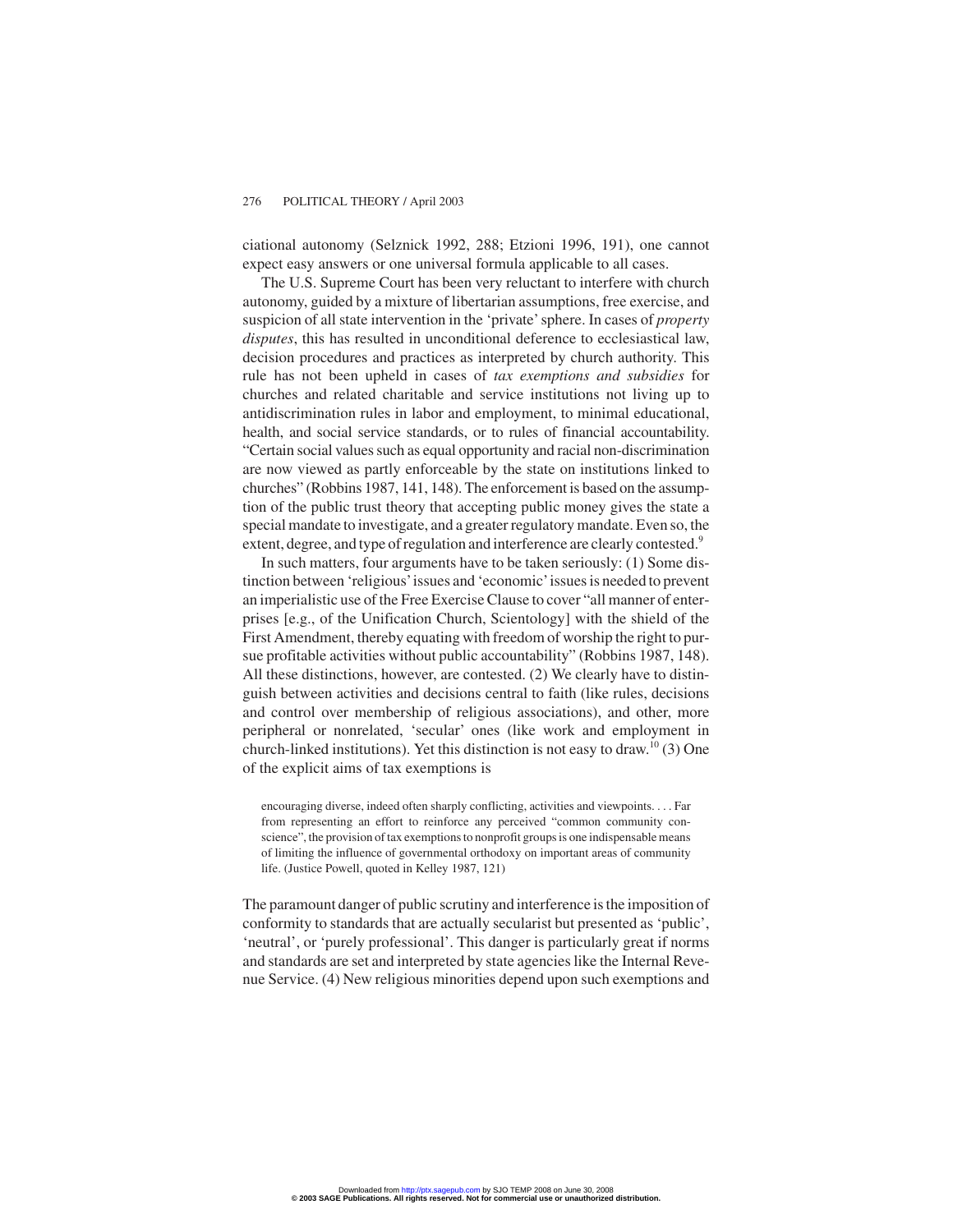subsidies, and they are particularly vulnerable to interference (Robbins 1987, 145).

The fairly strong argument in the tax exemption and subsidy cases that accepting public money legitimizes public scrutiny and some degree of interference is absent in the harder cases in which the *nomos* of religions, which do not accept public money allegedly conflicts with rights of their members guaranteed by *civil* and *criminal lex fori*. The American Supreme Court has not only allowed racist and sexist exclusion from membership but also a fairly high amount of illiberal and antidemocratic treatment of members of religious associations.11 Radical libertarians and traditionalist communitarians come to the same conclusion here. For radically individualist liberal universalists (feminists among them) and for moderate libertarians, liberal democrats, and liberal communitarians, religious freedoms are constrained by the equal religious freedoms of other believers and by all other civil, political, and social rights, not only of others, but also of their own members. A liberal-democratic state has the duty to protect individual believers against their 'own' religious group, associations, and leaders. Religiously legitimized practices of caste, bondage, and slavery are surely incompatible with the most minimalist interpretation of modern freedom and equality, and radical libertarian and contractarian 'consent to slavery' arguments are almost universally regarded as null and void. Women's (and gays' and lesbians') individual human rights apparently conflict with freedom of traditional religious practices as interpreted by religious organizations and leaders, as well as absolutist Free Exercise lawyers. Practices of *sati* (immolation of widows following their husband's death), domestic violence, stranger rape, marital rape, sexual abuse, genital mutilation (Nussbaum 1997), as well as enforced collective suicide conflict with minimalist interpretations of a universal human right to life and to bodily integrity as well as of modern *criminal* law, even if this interpretation is the result of a very late, still incomplete moral learning process. Here, criminal law should step in: priority for liberal democracy must be strong enough to legitimize public scrutiny and interference to sanction these practices effectively.

Does the same hold for cases in which conflicts with modern *civil* law are the issue, for example, religiously legitimated practices of discrimination against women in 'religious private, personal law', particularly in marriage and divorce law? (see Nussbaum 1997, 115 ff; Rudolph and Rudolph 2000; Reitman 1998, Oliveira 1995). Unreconstructed radical liberal individualists try to avoid the "apparent dilemma for the modern liberal regime" (Nussbaum 1997, 98):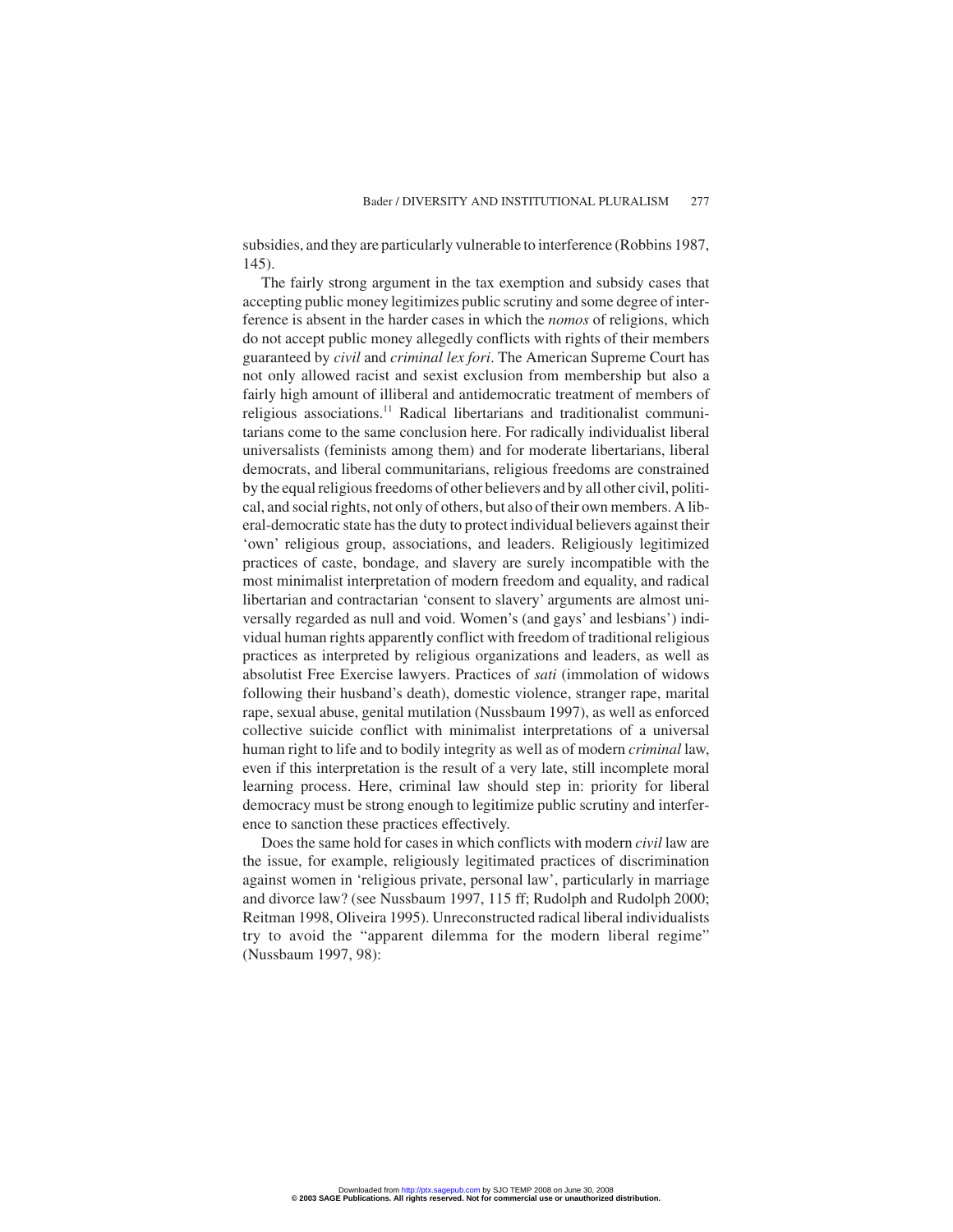If the government defers to the wishes of the religious group, a vulnerable group of individuals will lose basic rights; if the government commits itself to respecting equal human rights of all individuals, it will stand accused of indifference to the liberty of conscience, (Nussbaum 2000, 14, 168, 187)

or of neglect of associational religious freedoms. Many feminists insist on a rigorously individualistic, secularist interpretation of human rights, particularly religious freedom. They fiercely attack all 'group rights', particularly any associational or collective autonomy for religions, and they proscribe all separate codes or systems of religious law, while insisting on a "uniform civil code".12 This strategy 'solves' the problem by denying it. The upshot of such a strategy is, of course, that it will work in favor of majorities and majority religions. Religious freedom, sadly enough, does not fall from heaven. It has to be achieved, and its importance can be weighed against the background of the elementary observation that religious organizations are an important resource for minorities in their struggle for a fair place in the space of rights, individual rights included. Some form and degree of associational religious freedom and communal autonomy is required in particular for religious minorities if only to protect them from "intrusive interference" by states and majority religions. How does one achieve a more sensible balance between protection of vulnerable individuals and groups (minorities within religious minorities) and outside protection of vulnerable religious minorities? How does one avoid the "perils of multicultural accommodation" in family and divorce law (Shachar 1998, 2000)?

Drawing on the distinctions between 'religious'and 'economic'activities in tax exemption and subsidy cases, Shachar (1998) distinguishes between "demarcating functions" of family law (crucial for the internal reproduction of the *"nomos"* of groups, particularly control of membership and the role of women in it) and its "distributive functions."13 In her "intersectionist joint governance approach," she proposes to delegate jurisdiction about the demarcating functions to 'inside' courts of religious groups and reserves jurisdiction about property matters to state courts, explicitly permitting inputs "from two legal systems—a group's essential traditions and the state's laws—to resolve a single dispute" (p. 299).

Such balanced, limited forms of legal pluralism presuppose (1) notions of differentiated, delegated, and limited autonomy or 'sovereignty'elaborated first and most clearly in the tradition of *institutional pluralism*; <sup>14</sup> (2) a criticism of the individualist social ontology of traditional liberalism—"the individualstate-market framework" (Glendon and Yanes 1991, 546 f); and (3) a fullfledged moral and legal recognition of the importance of associational autonomy in general, of associational freedoms of religion, in particular. This has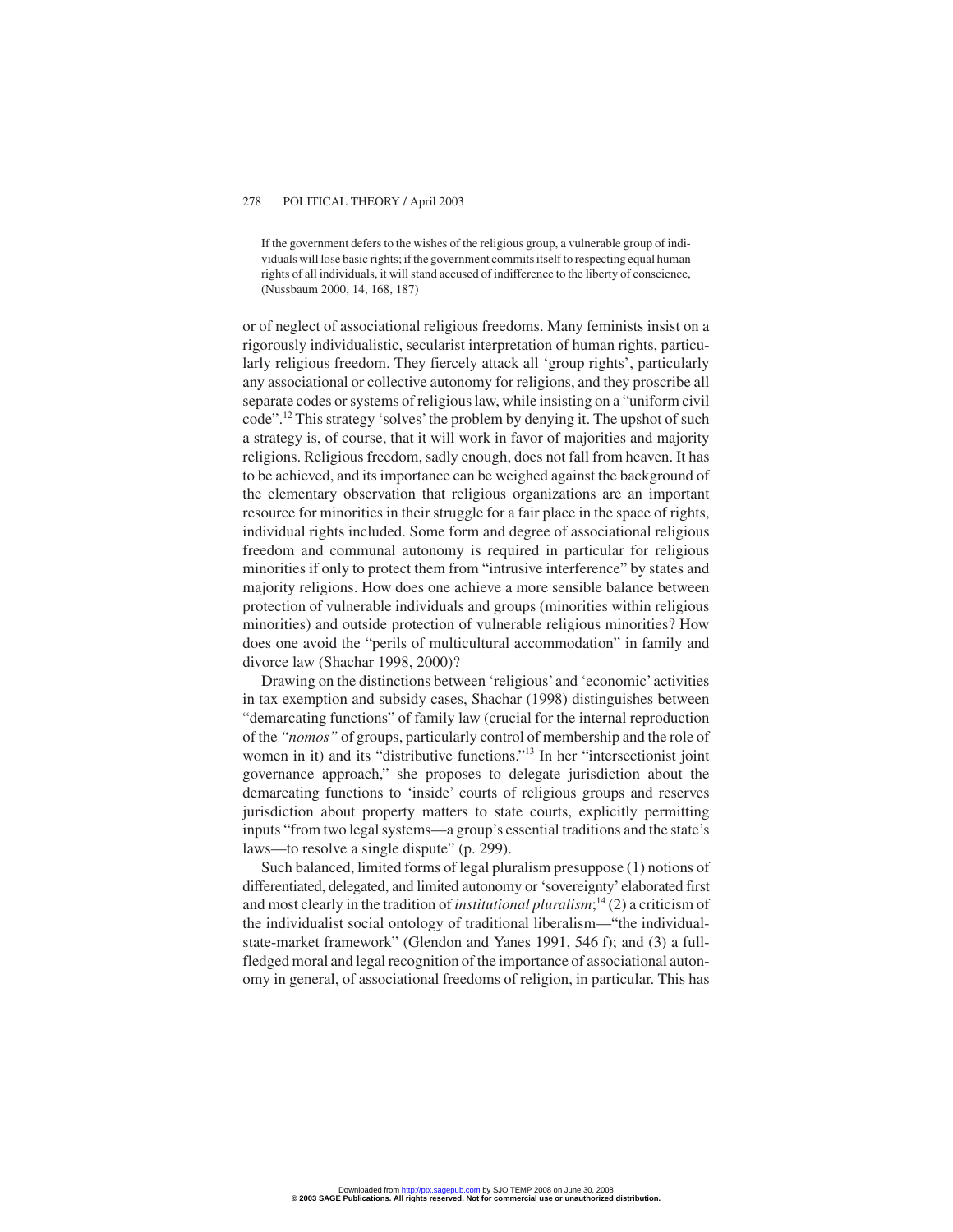also been most clearly spelled out by institutional pluralists (Figgis 1914, 67 ff, 87 f; also Hirst 2000; Glendon and Yanes 1991, 534 ff; McConnell 1992, 724 f; Miller 1985, 272 ff, 349 ff; Skillen 1994, 249 f; Swaine 2001, 305, 320). Yet institutional pluralism was originally illiberal and antidemocratic the most vivid defense of church autonomy can be found in the Catholic tradition—and even liberal and democratic institutional pluralism is often thought to be incompatible with voluntarism and 'separationism' minimally understood (Rosenblum 1998, 2000b). We claim that a *moderately libertarian version of democratic institutional pluralism* provides excellent opportunities to combine the strengths of both traditions. We refer to this alternative as *associative democracy*. 15

How consonant is associative democracy with voluntarism and minimal separationism? First, how to understand *voluntarism?* Radical libertarians proceed on the assumption of free and informed consent by adults to enter religious associations, on the one hand, and free exit, on the other. *Moderate libertarians* can avoid these fictions of voluntariness and still rescue the attractive features of a libertarian approach.16 *Entering* and remaining in religious associations are only rarely 'free'and voluntary. Most people are either born into or raised in religious communities<sup>17</sup>—and this "involuntary" membership may be constitutive for their cultural practices and self-definitions (Eisenberg 1995)—and they remain members because they are used to it. Membership becomes 'nonvoluntary' only if exit is legally proscribed or socially impossible or harsh. Still, entry and stay are matters of degree, and it is plausible that the absence of strong establishment, together with high degrees of religious diversity, results in higher degrees of voluntarism (Handy 1976; Miller 1985; Moore 1994; Eisenach 2000; Rosenblum 1998, 4, 84). Most people also agree that guaranteeing full *exit rights* is a necessary but not sufficient condition for providing actual *exit options*. Exit from religious associations may be extremely difficult (see generally Warren 2001, 99), particularly in cases of encompassing religions (social ostracism), and it may even be legitimate for certain minorities to make it very costly (see Spinner-Halev 2000, 77 ff). Finally, there may be some trade-off between exit and *voice*, and moderate libertarians stress high degrees of free entry and exit, minimizing 'democratic congruency' (requirements of some internal associational democracy).<sup>18</sup>

Second, there is the issue of how to conceptualize *separationism minimally understood*. Like most American political theorists, Nancy Rosenblum thinks that we have to chose between "structural pluralism" and "civil libertarian liberalism." Her central charges against all varieties of institutional pluralism are not only that they trespass across the voluntarist concern with individual free exercise (2000a, 182 f) but that they also reject key elements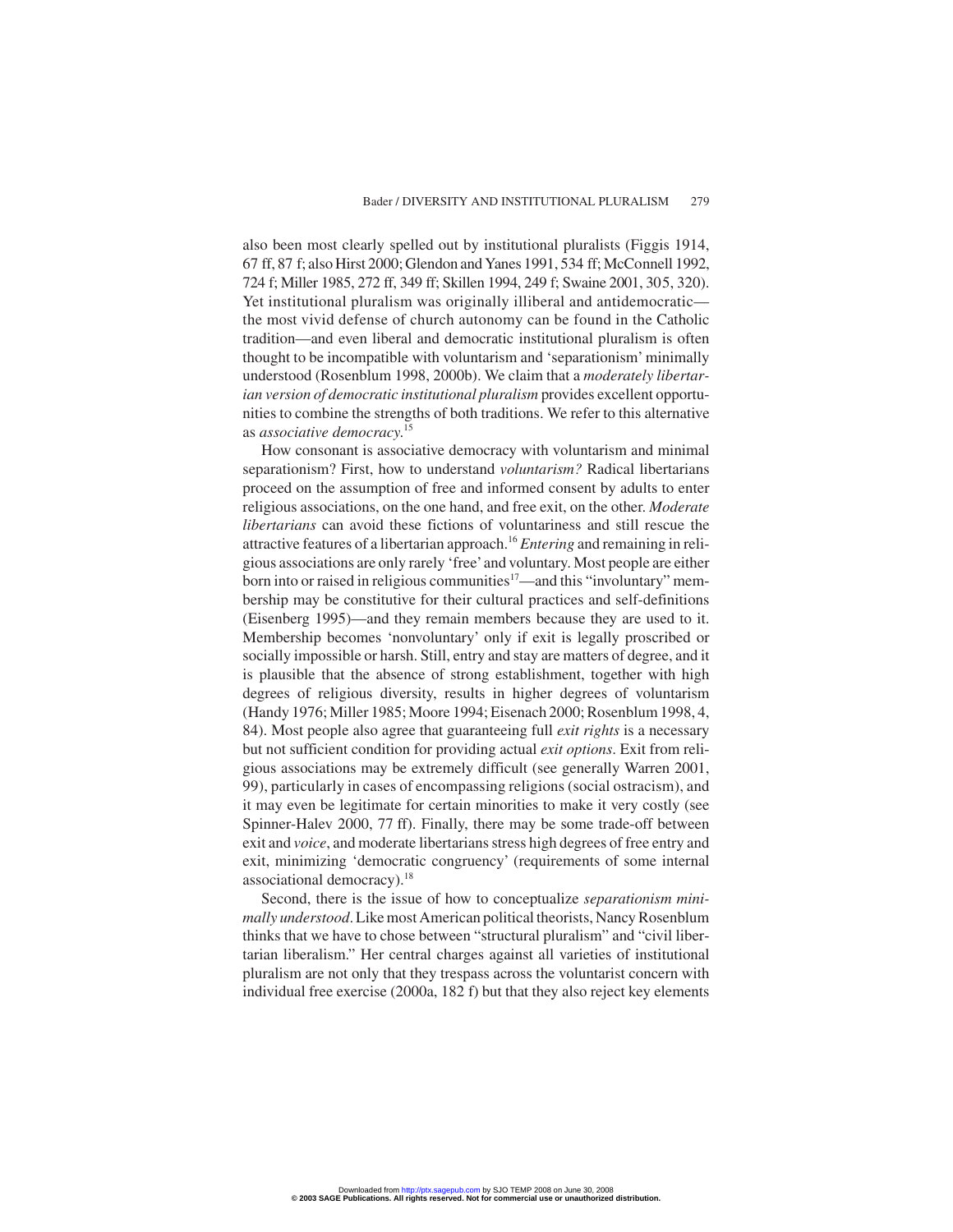of separationism (p. 180): they inevitably pass the threshold for impermissible establishment of religion and are accused of "one way protection" (protection of churches from the state) and "absolutist Free Exercise" (neglecting or trumping "Establishment" issues). Her understanding of separationism is "that religions must go without official recognition and imprimatur in the form of guaranteed representation or access to government power, legal jurisdiction over members or authority over their civil status" (1998, 10). Though clearly recognizing that things are different in other democracies, Rosenblum does not distinguish different modes of public or official recognition of religions and meshes claims to some form of guaranteed representation with more or less full-fledged establishment. We claim that recognized cultural pluralism, political pluralism, administrative pluralism, and even restricted legal pluralism can go together with nonestablishment, and that official recognition and group representation in the political process can be very flexible. It ranges from some representation and some (e.g., information) rights in the phases of deliberation and preparation of alternatives for decision making (e.g., of the major religions in religious councils regarding specific issues and fields) to guaranteed representation in decision making and to some representation in executive administration and the judiciary. Discussions of flexible and contextually legitimate forms of democratic institutional pluralism are blocked if all are accused trying to give "religion a controlling place in public arenas and public law."19

Associative democracy as the most open and flexible variety of democratic institutional pluralism allows us to make use of three considerable advantages of institutional pluralism: (1) Actual religious freedoms for minorities have to be continuously fought for. Their guarantee should not be left to law and Supreme Courts, let alone to political majoritarianism (McConnell 1992, 693, 721 f, 728, 734). Public and political pressure by religions helps remind 'benevolent' religious majorities (including judges) of discriminatory practices; and some form of political or formal recognition of religions provides them with additional political and legal resources. (2) Institutionalization of religions enlarges the possibilities and means of minimal, legitimate state supervision and control to guarantee essential human rights of dissenters and of minorities within minorities. It is much more difficult to minimally supervise highly individualized religious practices and loosely organized 'invisible' sects compared with more organized sects like Bhagwan, Hare Krishna, and Scientology or with churches. (3) If religions do not choose an isolationist strategy, but rather accept public money and other privileges and want to participate in public deliberation, decision making, and implementation, associative democracy combines two policy options. Public scrutiny and accountability is more legitimate—even from a libertar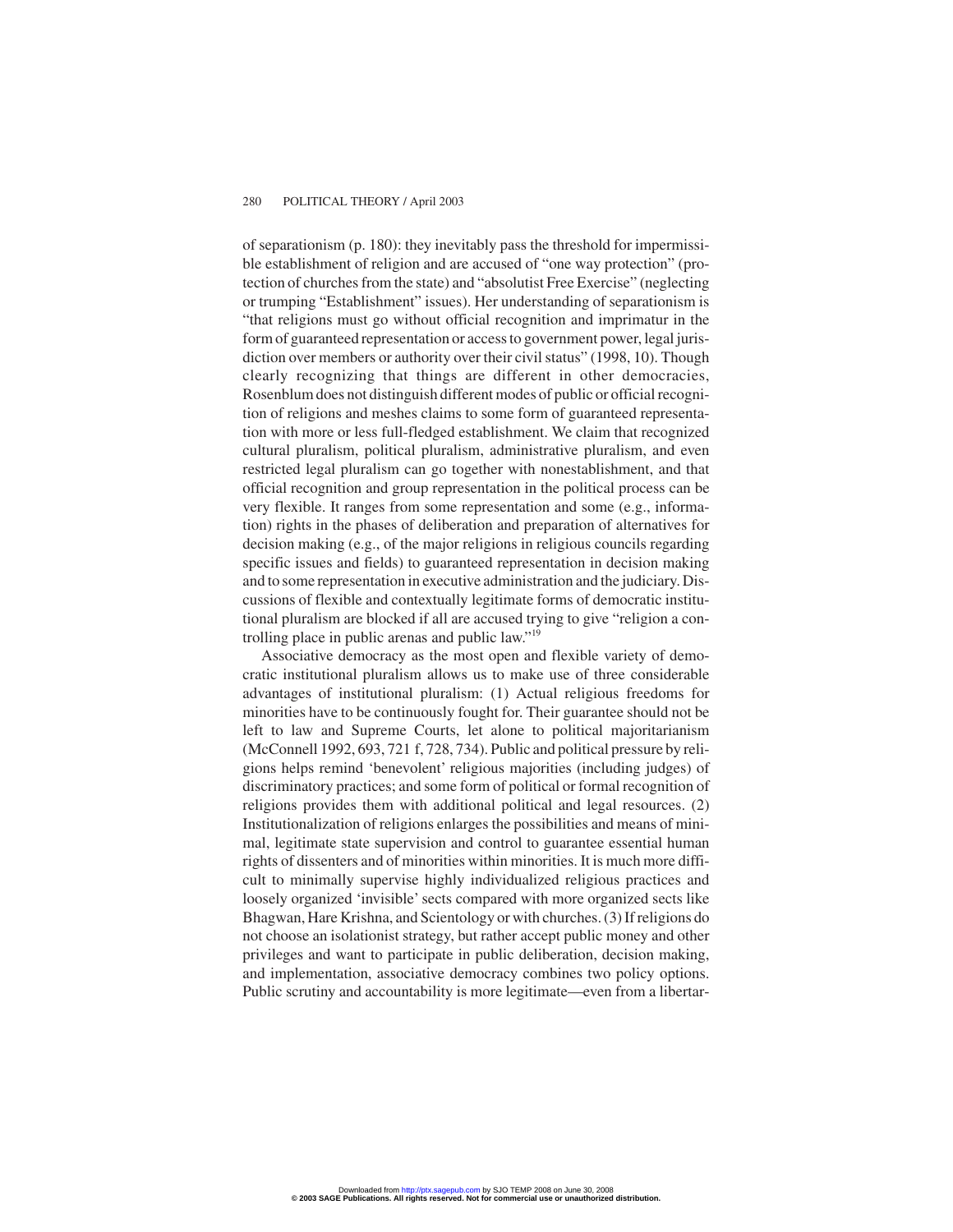ian view—and more practicable. Minimal standards of associational law like financial accountability as well as minimal liberal moral and legal requirements like nondiscrimination have to be applied. Also, minimal standards of internal democracy are more legitimate.

Such a minimalist policy of liberal-democratic congruency should be differentiated according to different types of areas and activities. For example, imposing female or gay priesthood on Catholic churches (overruling internal decision rules and authority) is clearly less legitimate than asking for a critical scrutiny of discriminatory selection criteria for teachers (or for students or for janitors) in publicly subsidized religious schools, or for living up to minimally required educational standards and teaching practices, or forbidding discriminatory selection practices in church-linked services or other economic enterprises.20 Associative democracy provides a more important role for religions in discussing and even deciding about such criteria and standards as well as in their implementation (Hirst 1994, 56 ff). It helps to make them more relationally neutral by challenging secularist or religious majority bias masked as 'neutral' 'public rules' or 'modern professional' requirements (priority for democracy versus secularism). It not only makes them subject to minimalist and differentiated policies of liberal-democratic congruency, it also enlarges their opportunities to influence these policies.

Religions, obviously, have to be free to accept or reject options of greater or lesser official recognition and institutionalization. Even if they follow (like the Amish, Hutterites, Mennonites, Chassidim) fairly isolationist strategies, social, legal, political, and cultural changes are sure to have an impact on them. Isolationist strategies cannot result in full-scale isolation, even where separationism is the official creed. Clearly, processes of unintended cultural change have to be distinguished from policies of liberal-democratic congruence. Moreover, wanting to be left alone inevitably means asking for many legal exemptions and privileges: making use of a modern legal system has an inevitable impact on conservative religions (Rosenblum 1998, 103 ff; Swaine 2001, 318; Tomasi 2001, 43 ff). The stark choice between isolationism and the exertion of influence (including the possible unintended consequence of learning the rules and virtues of the democratic game) cannot be evaded.<sup>21</sup> Also, the choice of whether to apply for and accept public money may prove to be a vexing one, as the latter entails monitoring and thus accountability and organization. This explains the resistance of many religious associations to formal institutionalization and the necessity for states, administrations, and majority religions to prevent an all-or-nothing dilemma.<sup>22</sup>

Flexible arrangements are clearly the most conducive for achieving religious freedoms and, at the same time, a modicum of legal, cultural, political,

**© 2003 SAGE Publications. All rights reserved. Not for commercial use or unauthorized distribution.** Downloaded from<http://ptx.sagepub.com>by SJO TEMP 2008 on June 30, 2008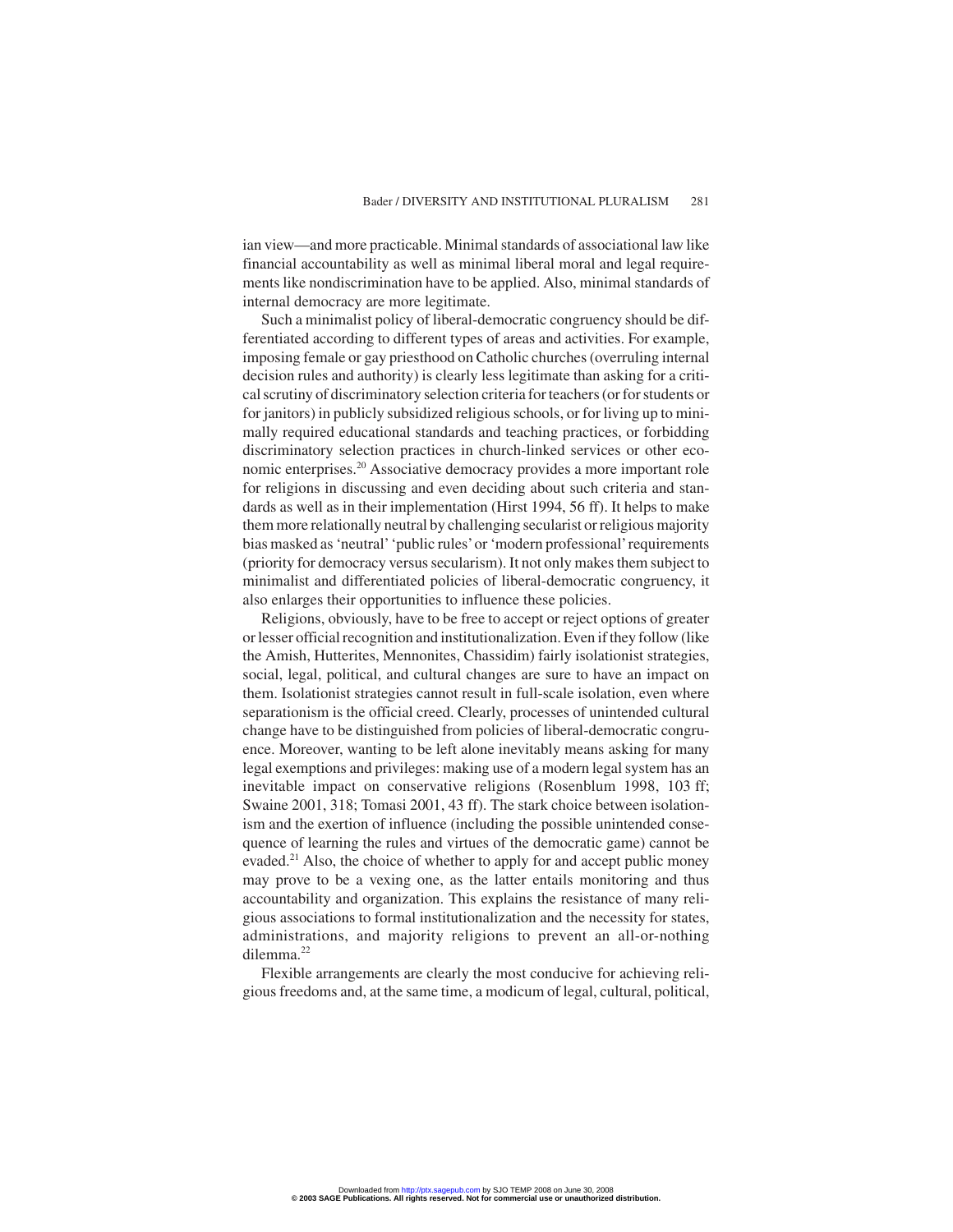and administrative pluralism. In this perspective, NCP is preferable to NEPP as it combines the advantages of institutional pluralism with a moderate libertarian understanding of voluntarism.

## *III. DEMOCRACY, CITIZENSHIP, EQUALITY*

Political citizenship in the modern understanding is equal for all citizens irrespective of their 'race', sex, gender, ethnicity, class, and religion. Democratic principles and the corresponding political rights seem to preclude not only strong establishment and religious second-class citizenship, but also all group rights and all forms of institutional political representation of organized religions, notably of illiberal and antidemocratic religions. In the latter case, the tensions between the "demands of faith" and the "obligations of citizenship" are strong and the idea of "protection of the State from the Church" seems to be particularly appealing, precluding not only strong establishment, but also weak establishment, plural establishment, and NCP.<sup>23</sup> Only the complete, and completely unrealistic, separation of state and civil society by NEPP seems compatible with modern democracy.

The idea, inhering in separationism and disestablishment, is that the representation of particular interests and groups should remain constricted to civil society and not spill over into the domain of the state. Of course, interest groups may form lobbies and may try to influence political parties. But such 'political pluralism'is supposed to prevent or forestall—for fear of 'mischief of faction' (see criticism by Cohen and Rogers 1995)—the political institutionalization of particular interests, not to recognize or formalize it. All existing liberal-democratic political systems, however, actually recognize the existence and role of groups and organizations at least to some degree (e.g., in drawing the boundaries of constituencies, equal representation of small states in federal senates, guarantee of some minority rights), and many explicitly supplement territorial group representation with forms of social or functional (e.g., 'neocorporatist') group representation (Lijphart 1984). Also, these forms of representation have been extended to include representation of ascriptive minorities (e.g., women, ethno-national minorities; see Williams 1998; Kymlicka 1995) and organized religions (Lehmbruch 1996). Especially in regard to the correction of inequalities and disadvantages, NCP presents a more promising avenue than NEPP, which, like all difference- and inequality-blind systems, tends to perpetuate the existing state of affairs. NCP, then, tends to tackle the actual political and cultural hegemony of entrenched religious majorities and of aggressive secularism. In doing so, it contributes to a viable religious diversity in civil and in political society.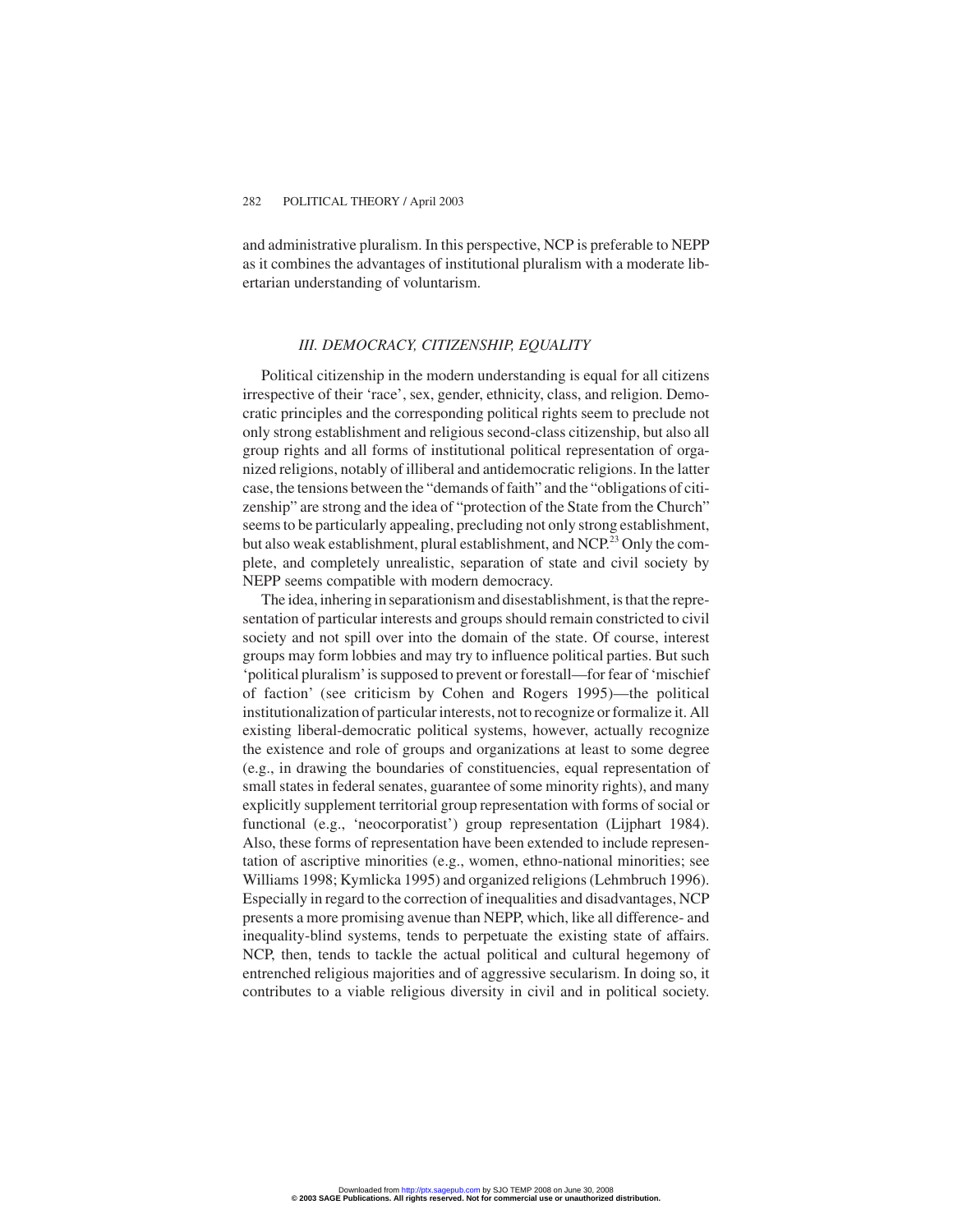Finally, it tends to contribute to a relationally neutral state by adding important political resources and opportunities for religious minorities. Differences and inequalities are, thus, "brought onto the political stage" (Phillips 1996, 26) more effectively. Associative democracy has the advantage of keeping the *type, scope, degree, and mode of political institutionalization and representation*more flexible, open, and revisable, more in line with moderate voluntarism (Bader 2002c). Not the least of its strengths is the space it allows for a thorough discussion of substantive equality.

The positive freedom to believe and practice, emphasized by an accommodationist reading of the Free Exercise Clause (McConnell 1992; *Sherber v. Verner* 1963), asks for more than the minimally required liberal democratic scrutiny for the sake of safeguarding individual freedoms. It asks for some *materially* 'equal treatment of religions', either bent on correcting inequalities (invoking justice-based arguments, as we do) or on providing assistance and aid to promote the flourishing of varieties of religious life (invoking state-perfectionist arguments about the good religious life; Glendon and Yanes 1991; Parekh 2000). Libertarians and radical individualistic liberals deny any such duty: equal treatment of religions means equality before the law, and the absolute priority of negative individual freedom discounts any more substantive notion of equality. Aid to religions is none of the state's business. Only the strict, formal neutrality (*Lemon vs. Kurtzman*) and the strong separationism of NEPP is compatible with equality, because all other options are said to be inherently unfair either to other religions, or to nonbelievers. In all cases, however, where constitutional dis-establishment has been fairly recent and has been antedated by a long history of strong establishment and actual predominance of one or more Christian churches, a policy of formally strict equal treatment of religions is, according to libertarian conceptions of justice, both unfair and harsh. Such a policy neglects all legal, administrative, political, and material advantages such churches have built up and continue to use to preserve their predominance. Libertarian justice, surely, demands some restitution or redress.

Furthermore, state policies in modern welfare states affect the diversity of believers and nonbelievers in many direct and indirect ways (Lugo 2001). These policies cannot be strictly neutral, either in the justificatory sense of a 'secular purpose', or with regard to their 'direct and indirect effects'. This is obvious in religion as well as other fields like health (abortion, euthanasia) and education (curricula, pedagogy, financing, prayer in public schools). What, then, would an absolute libertarian hands-off policy of nonregulation and nonsubsidy prescribe for the long and strenuous 'meantime' between now and the realization of its radical utopia? When guided by more substantive notions of equality (Bader 1998, 447 ff) and of equal freedoms for reli-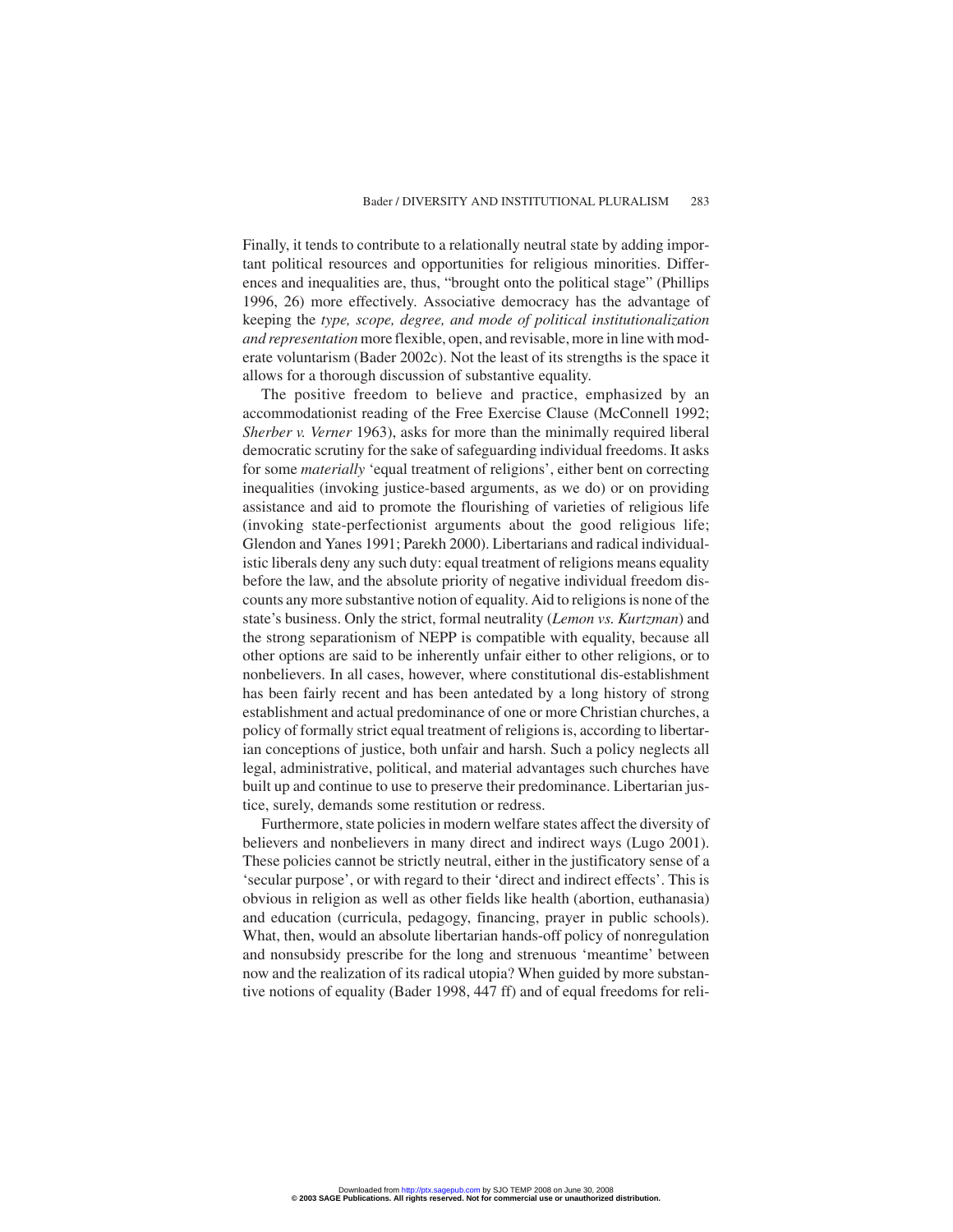gions, justice-based arguments have to balance liberties *from* and liberties *to* (Robbins 1987, 135; McConnell 1992, 692 ff). They thus have to take inequalities into account and find ways to combine 'involvement' and 'relational neutrality'. The requirements of the latter cannot of course be deduced in a general way. Such generality is actually precluded by an essential constraint. We refer here to the circumstance that all policies addressing serious, state-induced or state-guaranteed inequalities amongst religions have both to be evaluated in terms of effectiveness and democratic legitimacy, and in terms of avoidable violations of equality before the law (Bader 1998, 462 ff).

Religious equality does not as such require disestablishment, if only because constitutional law has its limits and because all institutionally pluralist options may deliver on the promise of substantive religious equality. All the same, the nonestablishment options express evenhandedness more clearly. In comparison with NEPP, again, NCP shares the advantages of flexible and democratic institutional pluralism. It gives minority associations more resources, based on official recognition and opportunities for participation in the realms of information, public deliberation, decision making, and implementation. It helps to detect hidden secularist or religious majority bias in the distribution of material benefits and, especially, in the cultural and symbolic impregnation of state ceremonies, rituals, and practices. Finally, it makes the ideal of fair and evenhanded judgment a practical necessity.

# *IV. CONCLUSION: REFUTING SOME REALIST OBJECTIONS AGAINST NCP*

Religious institutional pluralism must be compatible with the minimal requirements of liberal-democratic constitutions; in short, it must supplement, not replace representative democracy. Still, such pluralism opens up a vast array of tricky problems (see Bader 2002c), and it may have unintended consequences that can prove inseparable from the institutionalization of pluralism as such. Will NEPP not be preferable to NCP, then, if only by default? We think not for three reasons.

*First*, states cannot institutionalize religions in the abstract. Which associations, for example, can rightly claim recognition as religions? And once recognized, which are deserving of public monies? Which are pivotal enough to be deserving of representation in the political process? These are hard questions, without generally applicable answers. For one, a purely subjective 'self-definition'will not do, as it will invite the strategic use of religious identities for other reasons. For another, the state cannot grant institutional representation to all religions, regardless of size and coverage. Thresholds are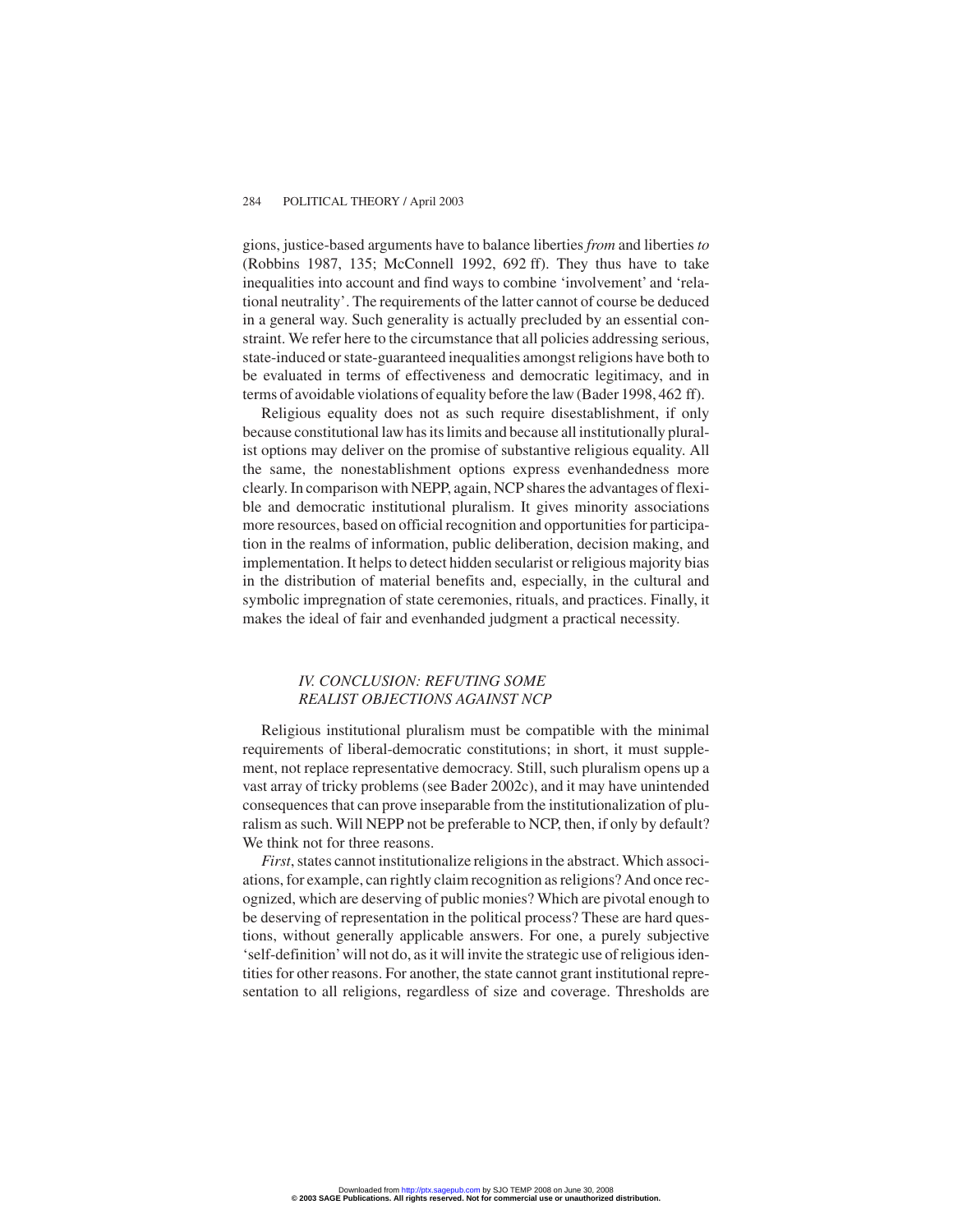needed, yet thresholds are not neutral, and they may have to be adjusted upwards merely to keep a system of representation workable. And finally, the mode of institutional representation itself has to be chosen, with the choice having effects on the possibilities of being and getting represented. Which religious organizations should be represented—constitutionally, legally, or de facto?—on which level of governance, in which fields, concerning which issues and decisions?

We claim that NCP allows for open and context-specific answers to these issues instead of resolving the matter by denying it. NCP allows for flexible strategies, for example, by distinguishing between the levels of thresholds of representation and of financing. NCP, since it does not require constitutional and sometimes not even legal status, enables the comparatively easy adaptation of arrangements and practices of institutional representation and is thus better suited to accommodate changes in the religious and societal landscape. Such flexibility is particularly important because religious associations and membership—compared with ascriptive categories like 'race' or sex—can show much higher degrees of voluntarism and actual exit options and, consequently, may be much more fluid.

*Second*, recognition has a price. Institutionalized systems of representation are inherently characterized by conservative tendencies and exclusionary effects. Recognized religions will defend their privileges by holding newcomers at bay, thereby adding to the negative effects of thresholds on new religious minorities and their organizations. As a consequence, the gap between institutionalized religions and the actual religious state of affairs is widening (a fact well known in the aftermath of the Dutch history of pillarization from the 1950s onward). For obvious reasons, administrations also experience difficulties in recognizing such changes and adapting their policies accordingly, thereby contributing at least unwittingly to institutional inertia and longer time lags. Again, NCP does not discard this problem but, once again relying on the mechanisms of an associative democracy and its positive premium on associative participation, it provides better opportunities to check the relative strengths of religious memberships and affiliations. Also, it provides mechanisms to scrutinize the democratic legitimacy of representations and to make appropriate revisions if needed.

*Third*, there is the danger of divisive effects. Boundaries around cultures, identities, and loyalties may be hardened, in particular if religious education and religious political parties receive institutional backing. Again, however, context and experience matter. The demand for separate religious schools, for example, is more often than not a response to either a fairly complete monopolization of the public educational system by majority religions (the United States in the nineteenth century, the United Kingdom), or to an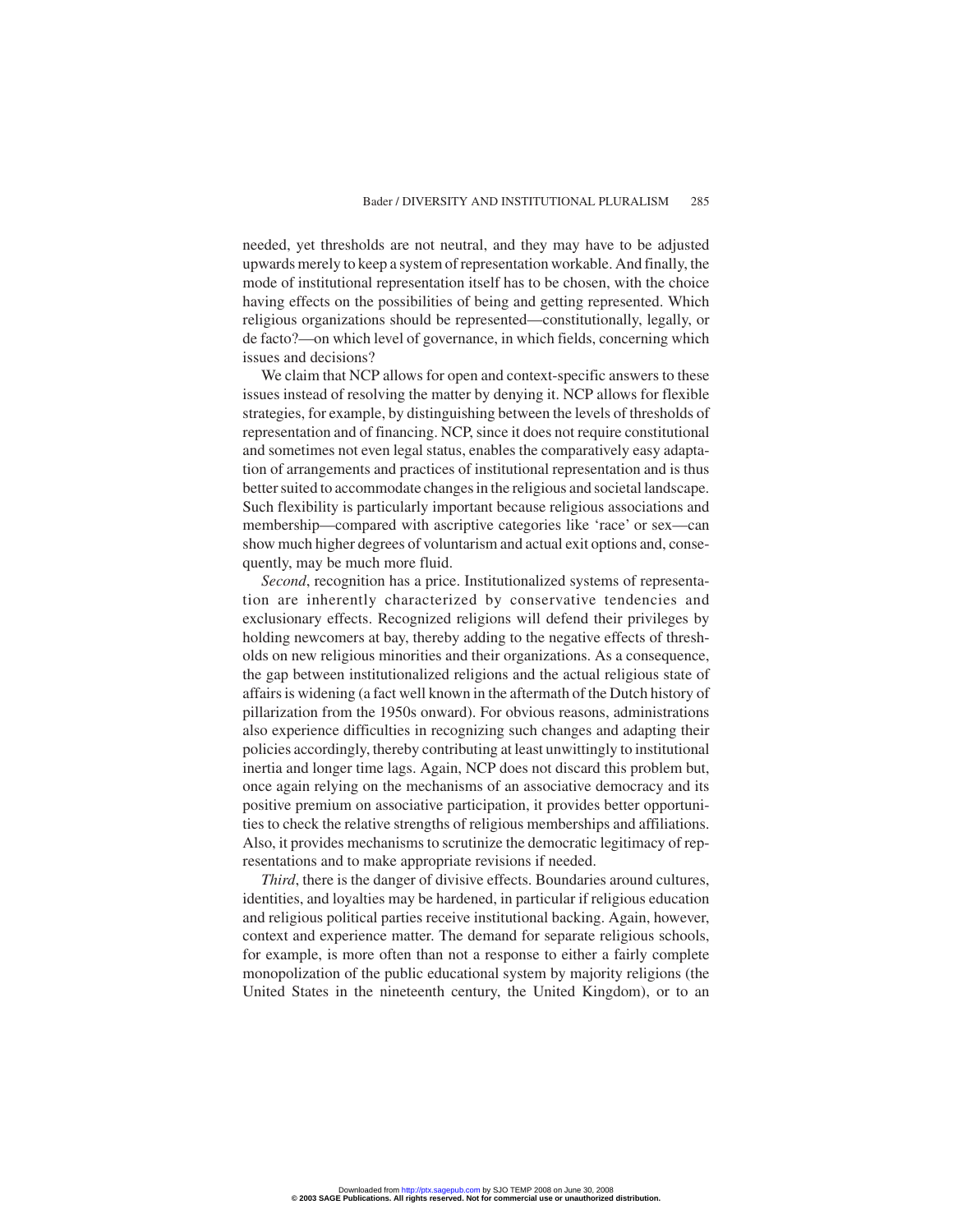aggressive liberal purification of the school system (the Netherlands, Belgium, Germany in the nineteenth century).

The historical experience with separate religious schools (viz., the Catholic schools in countries like the United States [see Miller 1985, 261 ff; Handy 1976, 179 ff, 218; Eisenach 2000, 38, 87 f], the United Kingdom, and the Netherlands) shows that they regularly contribute to, instead of detract from, the integration of the respective religious communities into the common polity. The same may occur with the more recent policy of 'institutionalizing Islam'in the educational system in the Netherlands. The low threshold for the establishment of Islamic schools in the Netherlands—compared to France, Germany, or the United Kingdom—may help to prevent the development of a 'fundamentalist' Islam and its spillover into the political system. Indeed, the development of religious political parties corroborates such expectations: acting in a competitive political environment, these parties undergo the transformational pressures of liberal-democratic institutions and, eventually, contribute to integrating huge masses of believers into the democratic polity, and even to liberalize and democratize the associated national churches (Kalyvas 1996; Rosenblum forthcoming). The upshot is that once states do not apply aggressive policies of enforced assimilation but rather engage in evenhanded accommodationist policies and allow religious minorities considerable autonomy, including the freedom to voluntarily integrate into common public institutions, the chances will be minimized that minorities develop into 'isolated' groups living from cradle to grave in separate institutions. On this score too, NCP provides an interesting alternative to NEPP even in the United States, where any serious discussion of these matters has so far been blocked by the ritual invocation of the mischief of faction. Republicans and unitary liberals really concerned with the divisive effects of pluralism should also learn from these experiences.

The price for our cautiously general plea for NCP is that we could not specify its different varieties, associative democracy amongst them. Obviously, urgent questions like which religions should be represented in which ways, in which fields, regarding which issues, cannot be answered in a general way as if there were one institutional blueprint for all states. We want to end with some food for thought and further research regarding the *modes of representation in the political process*.

(1) The focus of traditional debates about minority representation has been the political process, narrowly understood as decision making, implementation, and adjudication in the state, that is, on 'voice'(e.g., some guaranteed seats in legislative chambers for religions) and on 'muscle'(some power sharing in executive and judicial bodies). But it is obvious that in the case of religions, almost no one is claiming that minority religions should participate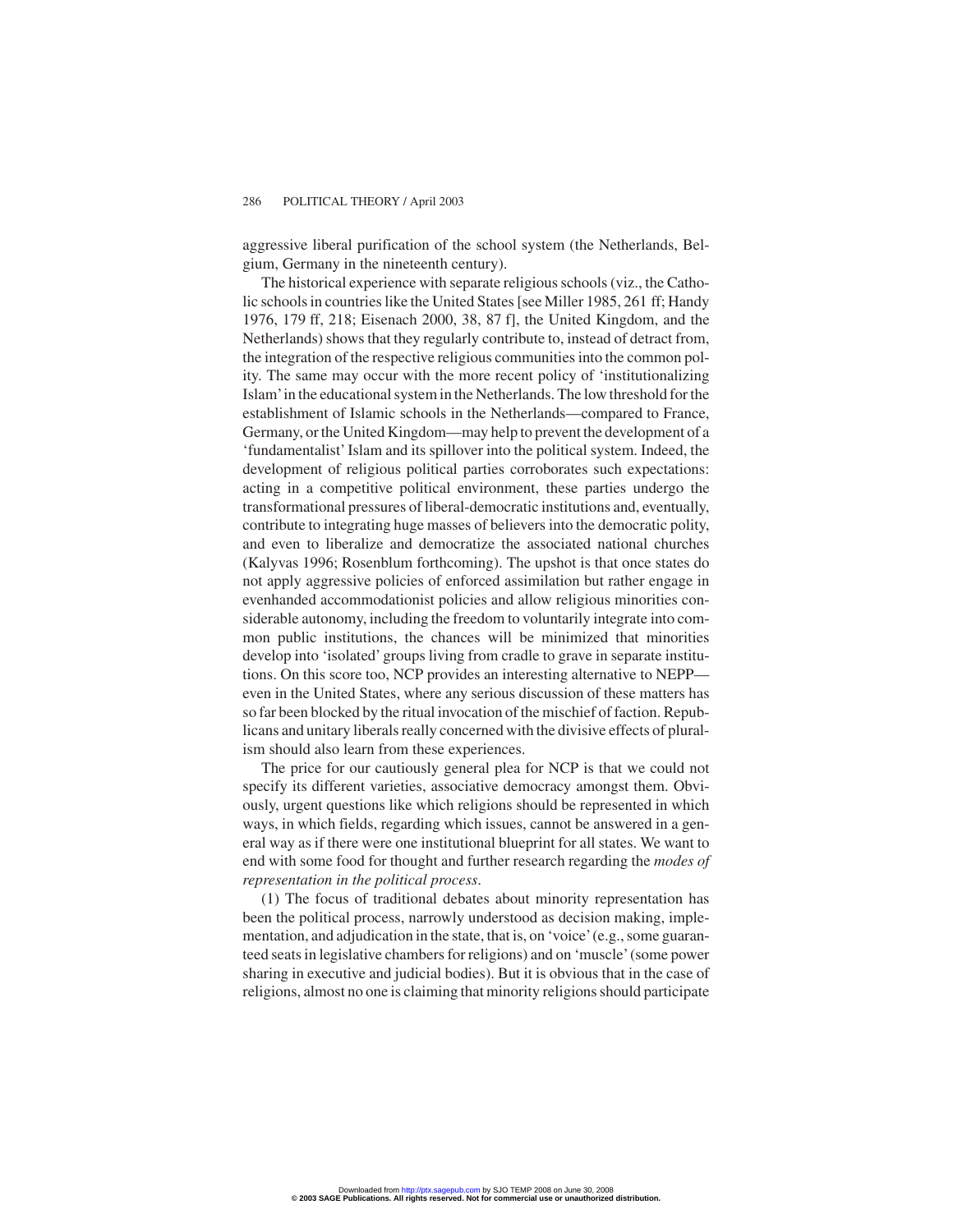in legislative, executive, and adjudicative power sharing at this level, because majority religions, as a rule, lost their rights and privileges long ago, and rightly so. Decision making, however, follows on issue definition, information, and the elaboration of decision-making alternatives. And in all these regards, organized religions may claim a legitimate role. Religions should, for example, be given specific *information rights* and corresponding *information duties* by (central, provincial, local) state agencies with regard to contested issues *('ear')*. Again, they should be given rights and opportunities to participate in *public fora* and *public hearings* (e.g., on morally contested issues like abortion, euthanasia, genetic engineering). They should be included in *advisory religious councils*, composed of the relevant organized religions, which can give their opinions on all subjects of their interest (Parekh 2000, 331), whether unanimously or in majority and minority opinions *(advisory and consultation rights and duties: 'listen to voice')*. Indeed, even reserved seats for organized religions in legislative committees with a capacity to participate (but not vote) could be discussed and explored.

(2) Associative democracy opens opportunities for organized religions to provide a wide variety of services like education, health care, and care for elderly, and it enables a wide variety of divergent service providers (religious ones amongst them) to participate in public, democratic standard setting and in critically scrutinizing service provision. Cooperation in such publicprivate forms of governance may contribute to trust and to a two-way redefinition of cognitive and normative frames, allowing criticism of both secularism, masked as 'neutral' and 'public', and the imposition of illiberal and antidemocratic religious particularism.

#### *NOTES*

1. See Bader (2002b) for a very short explication of the epistemological, meta-ethical, sociology, and history of knowledge aspects of this concept of relational neutrality. See Melissa Williams's ongoing research project 'reconstructing impartiality'. Her notion of 'embedded impartiality' is very close to my concept.

2. Monsma and Soper (1997) provide rich material in all these regards: (1) divergent interpretations of religious freedoms: U.S. strict separationism, particularly in primary and secondary education, stresses negative freedoms and nonintervention, whereas most other countries, constitutionally most outspoken the Netherlands (pp. 64 f, 81) and Germany (pp. 165 ff, 178), try to find more sensible balances between negative and positive freedoms. In Monsma/Soper's view, they "have a far more expansive and, we contend, approximate understanding of religious freedom" (p. 202). (2) The degree of actual guarantee of 'free exercise' by constitutional provision, legislation, and cultural attitudes and assumptions: Contrary to widespread expectations, constitutional protection does not always protect religious minorities (United States, Australia [p. 202] when popular sentiment and the elected branches of government fail to do so. But insti-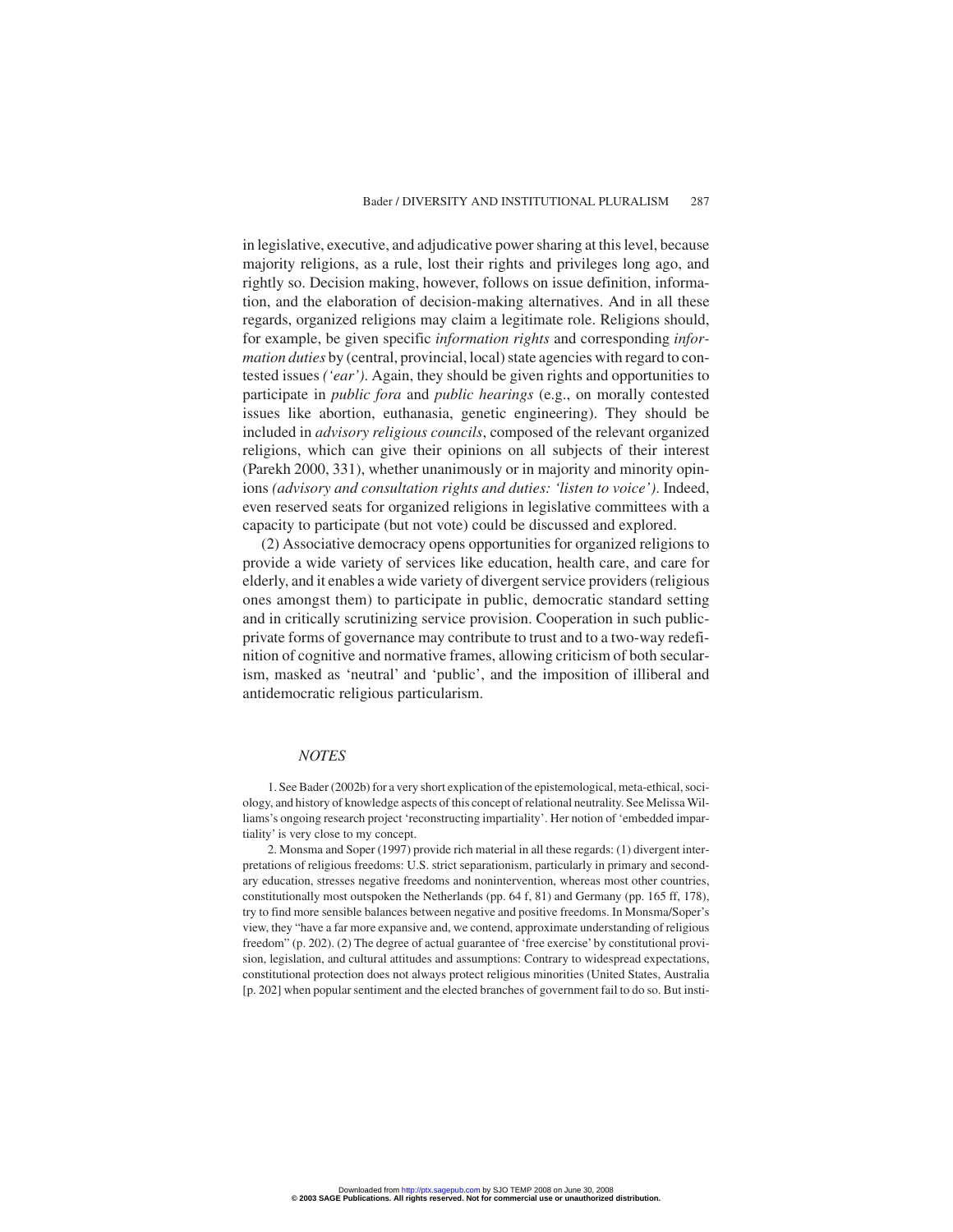tutionally pluralist models also have difficulties in this regard (the Netherlands [p. 65 ff], Germany [p. 169 ff for Muslims: the lack of a centralized organizational structure causes difficulties to recognize them as *'Körperschaften öffentlichen Rechts'*]). (3) Degree of actual neutrality in primary and secondary education: strict separationism has a secularist bias, tending to violate state neutrality (p. 32 ff), all other models (particularly the Dutch [p. 67ff] and German [p. 178]) have recognized this; they all provide subsidies on a more or less equal footing to private schools (Australia [p. 102 ff]). (4) Degree of actual neutrality in welfare services: compared to education in the United States, one finds an "almost complete about-face, finding many forms of cooperation and support to be constitutional" (p. 36) and the same is true, in much more consistent and principled way, for the Netherlands, Germany, and, more pragmatic, Australia.

3. In their comparative study of church-state relations in five democracies, Monsma and Soper (1997) have constructed a similar model, guided by the same second-order principle of relational neutrality and the intent to defend institutional pluralism against strict separationism. They distinguish three basic types: the strict church-state separation model, the established church model, and the pluralist or structuralist model. In our view, our typology has the following advantages: (1) Our construction of the basic types is more explicitly focused on constitutional characteristics. Their 'established church model' is a hybrid combining two dimensions: formal and informal establishment (e.g., in the case of Germany) and "only one particular established church" (England) or "a system of multiple church establishment" (Germany figuring as "informal multiple establishment" (pp. 11, 189 f). (2) Our model is multidimensional and explicitly invites to discuss the relations between constitutional, legal, administrative, political and cultural aspect. (3) Our model explicitly distinguishes the three relevant types of institutional pluralism from institutionally monist types (Monsma and Soper's 'established church' model blurs the differences between strong, weak, and plural establishment) and from strict separationism. (4) We focus more explicitly on evaluation of institutional designs and policies, whereas Monsma and Soper use their model mainly "to classify the five countries in terms of these three models." Nevertheless, their comparative study allows "some general conclusions" (IX) and "to learn from each other".

The focus of Esbeck's (1994, 3 ff) six types of strategies: strict separationists, freewill separationists, institutional separationists, structural pluralists, nonpreferentialists, and restorationists is doctrinal, not institutional, and restricted to recent positions in the United **States**.

4. At least six states—New Hampshire (till 1817), Connecticut (till 1818), New Jersey, Georgia, North Carolina, South Carolina—and, depending on definitions, also Massachusetts (till 1833) had established churches. Plural establishment has also seriously been discussed (see Miller 1985, 18-22, 37 f, 44 f [three options for Virginia]; see also Handy 1976, 145).

5. Institutional pluralism needs no 'constitutional recognition' as the example of neocorporatism shows clearly (neocorporatism has been 'constitutionalized'only in Austria). In the Netherlands, building on the tradition of pillarization, a whole variety of institutional arrangements is used, particularly on so-called lower levels. More or less officially, but at least de facto recognized religious organizations are actual players in political contestation and institutionalized bargaining by different departments, mainly on a local level, and in different fields of policy making and implementation (for further elaboration, see Bader 2000, 2002c).

6. The 'General Assessment' Patrick Harvey Bill in Virginia (1784) proposing 'some tax aid to all religion' represents an early version of nonconstitutional pluralism (Miller 1985, 10 f, 26-31). The New South Wales Church Act of 1836 is an Australian example of attempted plural establishment (Monsma and Soper 1997, 91 f).

7. Tomasi (2001, 42, 56) also claims to present "institutional remedies" to protect cultural diversity against the unintended, indirect, and long-term spillover effects of political liberalism.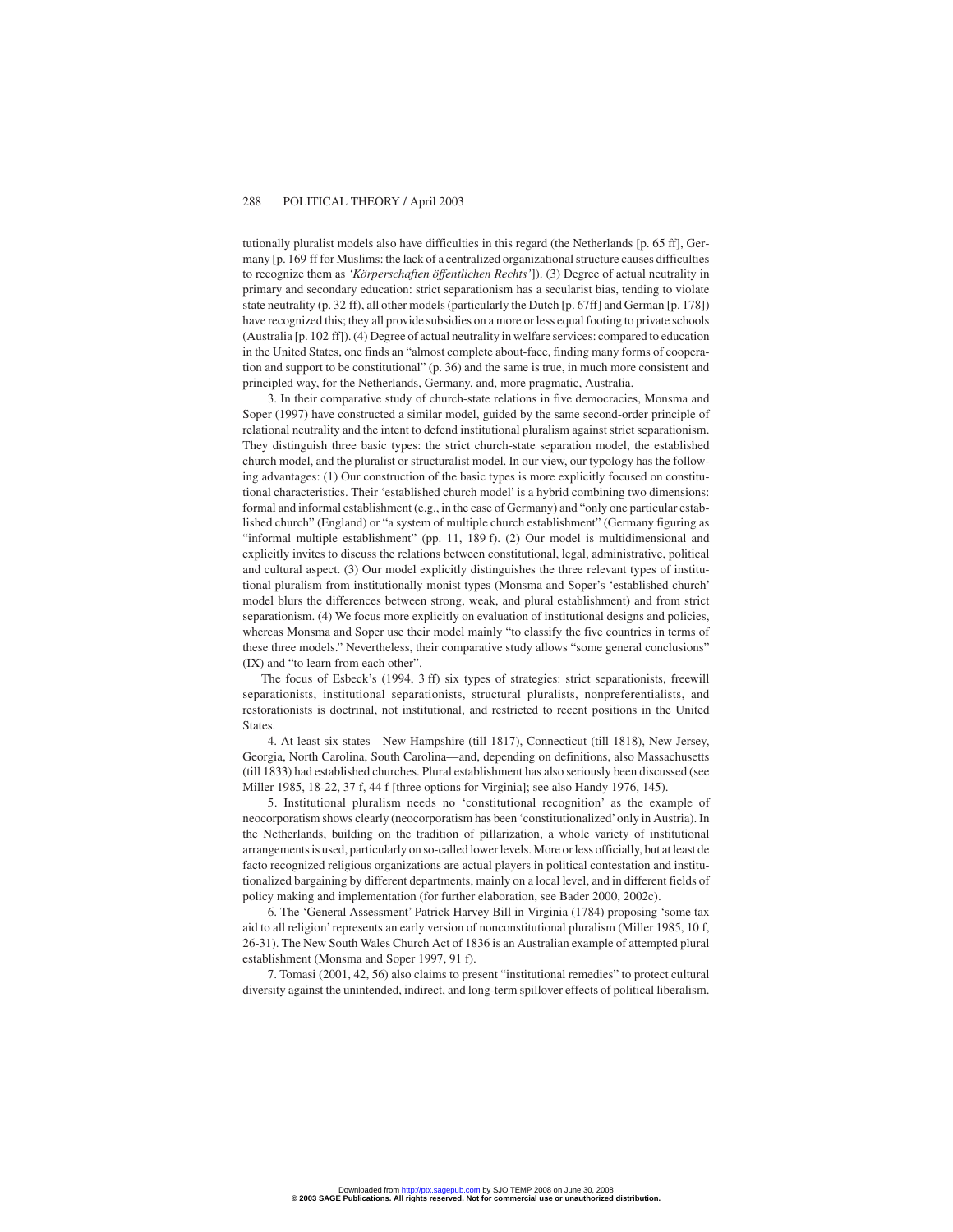Unfortunately, this claim is not substantiated (apart from some remarks on nonstatist systems of service provision [pp. 16, 113-18], Catholic subsidiarity, and a more Tocquevillian ideal [p. 127]).

8. In our view, this article is much clearer than the First Amendment phrasing. See note 2, along with Monsma and Soper (1997), for Dutch, German, and Australian versions.

9. Cases: *EEOC v. Southwest Baptist Theol. Sem; Bob Jones University v. United States; Goldsboro Christian Schools; Amos*. See for divergent positions Pfeffer (1987), Kelley (1987), Robbins (1987), McConnell and Posner (1989), Rosenblum (1998, 79 ff), Spinner-Halev (2000, chap. 7), Cole Durham 2001, 701 ff).

10. I agree with Rosenblum's strategy that different cases should be treated differently, for example, *Brown v. Dade Christian Schools* (1998, 96 ff) *Amos* (1998, 8 9ff; 2000a, 165 ff), and *Jaycees* (2000a, 174-79).

11. Defended by *Harvard Law Review* Note (1987, 1758 ff). For obvious reasons (holocaust), the *BVerfG* in Germany is much more interventionist, strikes a different balance (as in cases of free speech—more like in India [see Jacobsohn 2000]—gives more weight to 'liberal' and to 'democratic congruency').

12. See Okin (1997) and Galenkamp, Tamir, and MacKinnon, discussed by Nussbaum (2000, 174 ff). In 1997, Nussbaum defended such a strictly individualistic concept of religious freedom (1997, 125). In 2000, she criticizes this as 'secular humanist feminism' (2000, 174 ff), remains 'neutral about establishment' (2000, 208), allows some legal pluralism in personal law, but still virtually neglects associational freedoms (2000, 188 ff, 229).

13. For similar strategies to split the issues and areas, see Reitman (1998), Bader (1998), Rudolph and Rudolph (2000), and Nussbaum (2000, 217).

14. All varieties of a "joint governance approach" discussed by Shachar (2001) also share this core of the institutionalist tradition: "dividing and sharing authority" (p. 89). See also Swaine (2001, 324 ff), "semi-sovereignty."

15. Compared with Shachar's (2001, 118 ff) "transformational accommodation" approach supposed to avoid the disadvantages of the other joint governance approaches (federal, temporal, consensual, and contingent accommodation), our approach looks—prima facie—similar to the contingent accommodation model in which

the state yields jurisdictional autonomy to *nomoi* groups in certain well-defined legal arenas, but only so long as their exercise of this autonomy meets certain minimal statedefined standards. If a group fails to meet these minimal standards, the state may intervene in the group's affairs. (P. 109)

We place this minimally required state intervention, however, within the framework of associative democracy, and this enables us to resolve the main difficulties mentioned by Shachar: (1) Who defines the minimal standards? How are they defined, interpreted and applied (p. 115 f)? Associative democracy provides for excellent ways and means to challenge majority bias hiding as 'modern' or 'neutral'. (2) Intervention "requires a complex regulatory regime" (p. 110, inspections of actual performance and compliance). Associative democracy combines selfregulation and self-scrutiny with public scrutiny and gives associations an important role not only in standard setting but also in control regimes. (3) Given the power asymmetries, "it is hard to see how this (analytically attractive) model of mutual 'mirror-image policing' can be applied in practice" (p. 112). Associative democracy exactly tries to redress these power asymmetries (and does so much more effectively than Shachar's preferred "transformational accommodation" model). (4) It "relegates individual group members to a more passive position" (whistleblowers). Associative democracy not only provides important exit options for minorities within minorities, it also enables organized voice inside religious associations. (5) The most crucial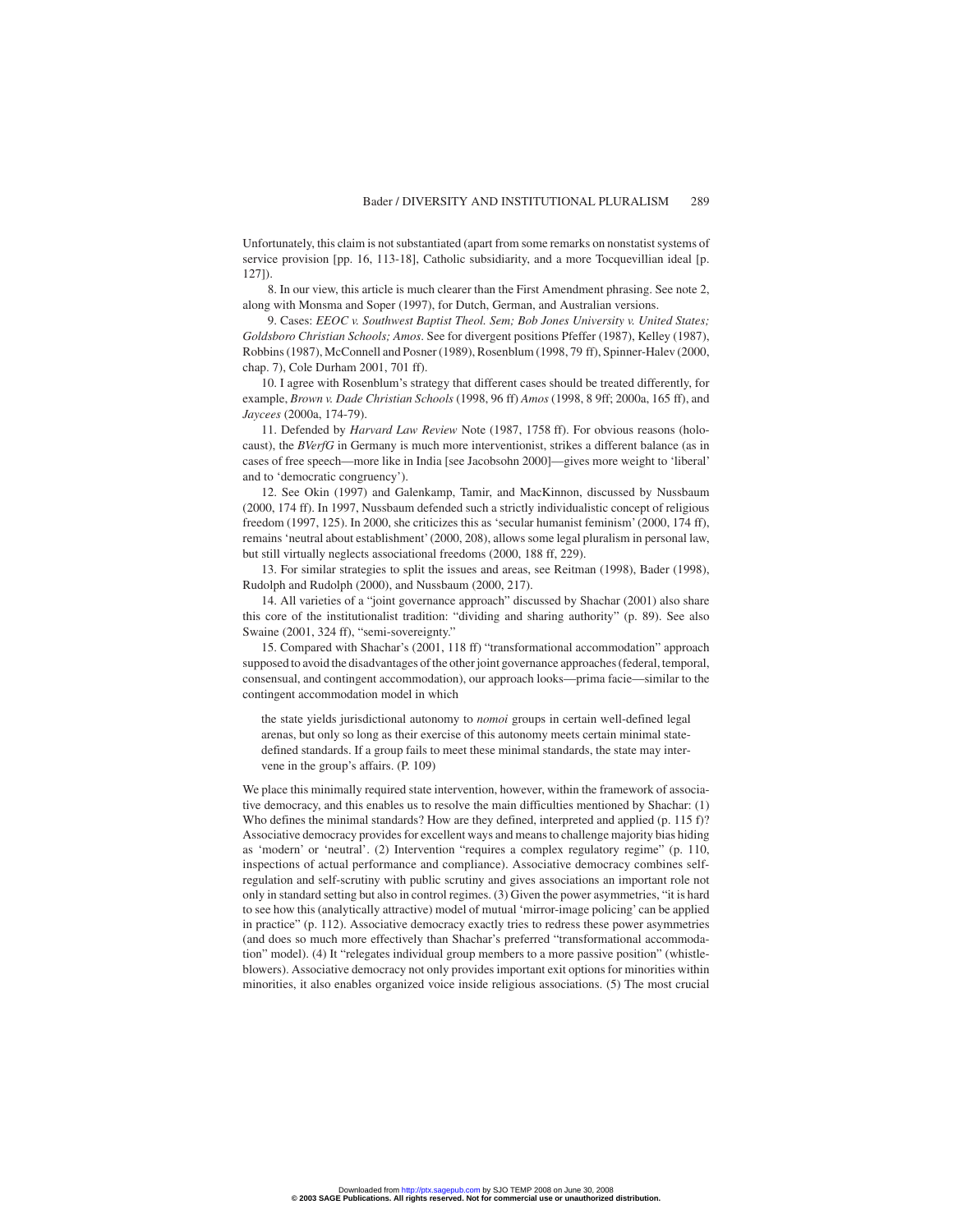interests of "at-risk group members" would not be "maximized." In our view, the combination of actual voluntarism, real exit options, and critical public scrutiny does a lot to protect vulnerable minorities. Shachar's transformational accommodation, vice versa, encounters difficulties to explain why traditionalist leaders should not choose to ostracize, exclude, excommunicate critical voices inside (124 f, but see 139, 143), and it shares the problem with associative democracy how to respond to the trade-off between (threat of) exit and voice pointed out by Mark Warren (2001, 96 f).

16. See Swaine (2002), Spinner-Halev (2000), Rosenblum (1998, 2000b), Hirst (1994, 2001) for different varieties. Proposals of indirect financing of competing religious and secular associations in education, health care and other social services by way of a balanced voucher system (Hirst 1994; Bader 2001, 197, 200) also increase voluntarism and free choice of clients considerably (see also Monsma and Soper 1997, 42 f, for an amendment of Senator John Ashcroft of Missouri to a welfare reform bill in 1996).

17. Parental religious freedoms to transmit and implant religious views in the next generation also have to be balanced with individual religious freedoms of kids and maturing people because both 'absolutist'parental freedoms (defended by conservative religions, see the *Mozert* (vs. 'exposure') and *Yoder* cases) and 'absolutist'state paternalism, roughshod overriding parental powers, are morally indefensible options.

18. Rosenblum (1998, 101), rightly, privileges the 'real conditions'of exit above entry. Hirst (1994, 2001) also hopes that free exit options increase the voluntarism of stay, increase chances for voice inside associations and consequently stimulates loyalty. See also Tomasi (2001), Bader (2002a).

19. Even defenders of plural and weak establishment have by now understood that such a 'controlling place' for 'churches' is really incompatible with minimalist interpretations of separationism.

20. Nussbaum's (2000) 'principle of moral constraint'(p. 190 f) in its more restricted 'political use' eventually legitimizes very strong and deep policies of liberal-democratic congruency because the 'full list of fundamental rights' is included in the 'protection of the central capabilities' (p. 202), constituting a 'compelling state interest'. Consequently, not much 'accommodationism'is left. The more expansive 'social use'of the principle of moral constraint eventually legitimizes thick perfectionist and paternalistic policies (see pp. 82 ff, 88, 92, 194 ff). Our principle of moral constraint is more minimalist and differentiated. As a first rule, the general principles of nondiscrimination have the right of way relative to possible exceptions. Principles are not averages; nor are they probabilities. A second rule allows for variety of standards and criteria. Variety may be admissible, and even called for, in terms of activities (core activities may command more autonomy than peripheral ones), in terms of profit and not for profit or status (private versus public, minorities versus majorities, small versus big), or in terms of open versus protected markets, and, of course, members versus nonmembers.

21. See McConnell (2000), Kalyvas (1996), Rosenblum (1998, 108 ff; forthcoming); and Tomasi (2001) for this 'irony of democracy'.

22. For the 'costs of institutionalization' and the inevitable 'dialectics of institutionalization', see Bader (1991, 240 ff; 2002c).

23. 'Two way protection', for Gutmann (2000), Rosenblum (2000b), and Phillips (1996), seems to demand nonestablishment and private pluralism (NEPP), but in our view, nonconstitutional pluralism (NCP) would not necessarily be ruled out by Rosenblum and Phillips, if it would be seen as a viable option.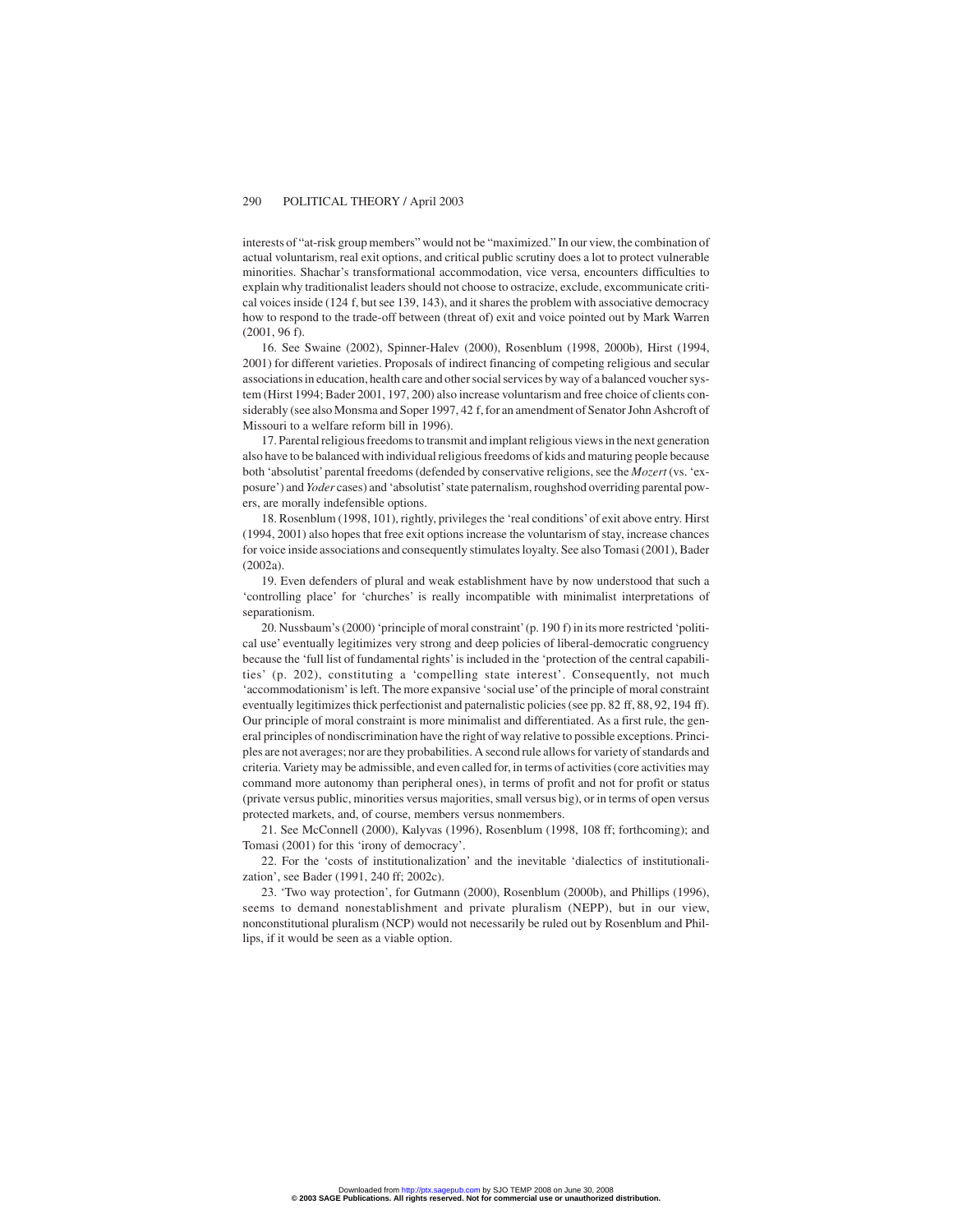#### *REFERENCES*

Ahonen, P. 2000. A minority state-church in a liberal democracy. Presented at ECPR Copenhagen, 14-19 April, in Copenhagen, Denmark.

Bader, V. M. 1991. *Kollektives Handeln*. Opladen, Germany: Leske & Budrich.

- . 1998. Dilemmas of ethnic affirmative action. Benign state-neutrality or relational ethnic neutrality. *Citizenship Studies* 2 (3): 435-73.
- . 1999. Religious pluralism. Secularism or priority for democracy? *Political Theory* 27:597-633.
- . 2000. How to institutionalize religious pluralism? Conference paper, May, in Bremen, Germany.
- . 2001. Associative democracy and the incorporation of ethnic and national minorities. In *Associative democracy—The real third way*, edited by P. Hirst and V. M. Bader, 187-202. London: Frank Cass.
- . 2002a. Associative democracy and minorities within minorities. Manuscript. (Forthcoming in the American Political Science Association conference, Minorities within Minorities, organized by J. Spinner and A. Eisenberg.)
- . 2002b. Defending differentiated policies of affirmative action and of multiculturalism. Paper presented at the "Ideas and Policies for Our Times" conference, 17 May, in Braga, Portugal.
- . 2002c. Democratic institutional pluralism and cultural diversity. In *Life in diversity*, edited by Danielle Juteau and Christiane Harzig. Oxford: Berghan Books.
- . Forthcoming. Ethnic and religious state neutrality: Utopia or myth? In *Politics of identity and forms of belonging*, edited by Y. Lithman and H. Sicakkan. Oxford: Berghan Books. Carens, J. 1997. Two conceptions of fairness. *Political Theory* 25:814-20.
- . 2000. *Culture, citizenship, and community*. Oxford: Oxford University Press.
- Cohen, J., and J. Rogers. 1995. Secondary associations and democratic governance. In *Associations and democracy*, edited by E. O. Wright. London: Verso.
- Cole Durham, W., Jr. 2001. The right to autonomy in religious affairs. In *Church autonomy*, edited by G. Robbers. Frankfurt, Germany: Peter Lang.
- Eisenach, E. J. 2000. *The next religious establishment*. Lanham, MD: Rowman & Littlefield.
- Eisenberg, A. 1995. *Reconstructing political pluralism*. Albany: State University of New York Press.
- Esbeck, C. H. 1994. A typology of church-state relations in current American thought. In *Religion, public life, and the American polity*, edited by L. E. Lugo, 3-36. Knoxville: University of Tennessee Press.

Etzioni, A. 1996. *The new Golden Rule*. New York: Basic Books.

- Figgis, J. N. 1914. *Churches in the modern state*. London: Longmans, Green and Co.
- Galanter, M. 1966. Religious freedoms in the United States. A turning point. *Wisconsin Law Review*, pp. 217-96.
- Glendon, M. A., and R. F. Yanes. 1991. Structural free exercise. *Michigan Law Review* 90 (3): 477-550.
- Greenawalt, K. 1995.*Private consciences and public reasons*. Oxford: Oxford University Press.
- Gutmann, A. 2000. Religion and state in the United States: A defense of two way protection. In *Obligations of citizenship and demands of faith*, edited by N. Rosenblum, 127-64. Princeton, NJ: Princeton University Press.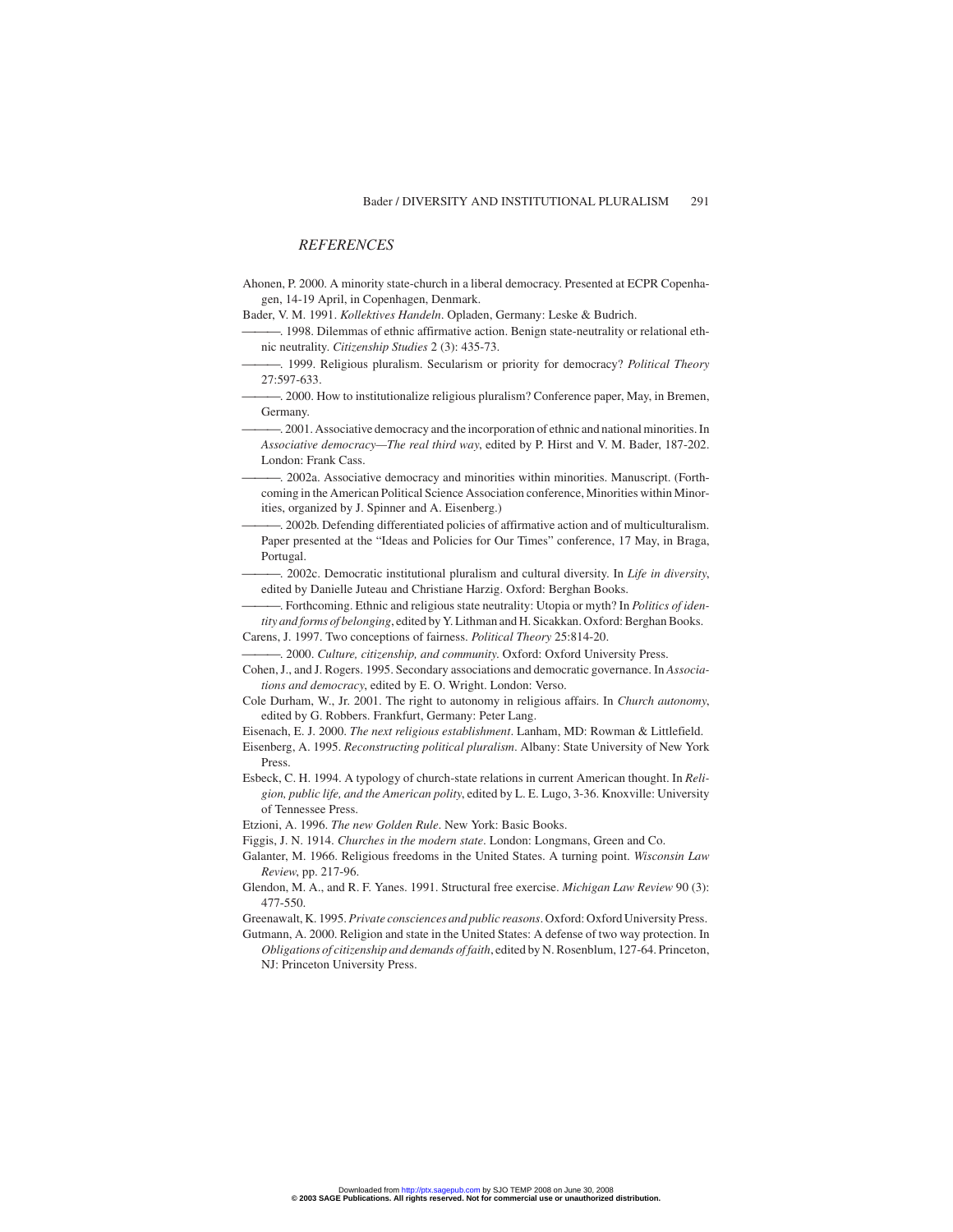- Handy, R. T. 1976. *A history of the churches in the United States and Canada*. Oxford: Clarendon.
- *Harvard Law Review* Note. 1987. Developments in the law: Religion and the state. *Harvard Law Review* 100:1606-781.

Hirst, P. 1994. *Associative democracy*. Cambridge: Polity.

- . 2000. J.N. Figgis, churches and the state. In *Religion and democracy*, edited by D. Marquand and R. Nettler, 104-20. Oxford: Blackwell.
- . 2001. Comment. Presented at the Workshop on Religious Pluralism, 29 June, in Amsterdam.
- Jacobsohn, R. J. 2000. By the light of reason. In *Obligations of citizenship and demands of faith*, edited by N. Rosenblum, 294-320. Princeton, NJ: Princeton University Press.
- Kalyvas, S. 1996. *The rise of Christian Democracy in Europe*. Ithaca, NY: Cornell University Press.

Kelley, D. M. 1987. The Supreme Court redefines tax exemption. In *Church-state relations*, edited by T. Robbins and R. Robertson, 115-24. New Brunswick, NJ: Transaction Books. Kymlicka, W. 1995. *Multicultural citizenship*. Oxford: Clarendon.

- Laycock, D. 1990. Formal, substantive, and disaggregated neutrality toward religion. *DePaul Law Review* 39:1001-6.
- Lehmbruch, G. 1996. Der Beitrag der Korporatismusforschung zur Entwicklung der Steuerungstheorie. *Politische Vierteljahresschrift* 17 (4): 735-51.
- Lijphart, A. 1984. *Democracies*. Berkeley: University of California Press.
- Lugo, L. E., ed. 2001. *Religion, public life, and the American polity*. Knoxville: University of Tennessee Press.
- Marquand, D., and R. Nettler, eds. 2000. *Religion and democracy*. Oxford: Blackwell.
- Martin, D. 1978. *A general theory of secularization*. New York: Harper & Row.
- McConnell, M. 1992. Accommodation of religion. *George Washington Law Review* 60 (3): 685- 742.
- . 2000. Believers as equal citizens. In *Obligations of citizenship and demands of faith*, edited by N. Rosenblum, 90-110. Princeton, NJ: Princeton University Press.
- McConnell, M., and R. A. Posner. 1989. An economic approach to issues of religious freedom. *University of Chicago Law Review* 65 (1): 1-60.
- Miller, W. L. 1985. *The first liberty*. New York: Knopf.
- Modood, T. 1996. Introduction. In *Church, state and religious minorities*, edited by T. Modood, 3-15. London: Policy Studies.
- Moore, R. L. 1994. *Selling God*. New York: Oxford University Press.
- Monsma, S. 1993. *Positive neutrality*. Westport, CT: Greenwood.
- Monsma, S., and C. Soper. 1997. *The challenge of pluralism. Church and state in five democracies*. Lanham, MD: Rowman & Littlefield.
- Murphy, A. 2001. *Conscience and community*. University Park: Pennsylvania State University Press.
- Nussbaum, M. 1997. Religion and women's rights. In *Religion and contemporary liberalism*, edited by P. Weithman, 93-137. Notre Dame, IN: Notre Dame University Press.
	- . 2000. *Women and human development*. Cambridge: Cambridge University Press.
- Okin, S. 1997. Is multiculturalism bad for women?*Boston Review*, October/November, 25-28.
- Oliveira, H. U. Jessurun d'. 1995. Le droit international privé Néerlandais et les relations Maroc-Pays-Bas. *Cahiers des Droits Maghrébins* 1:137-66.

Parekh, B. 2000. *Rethinking multiculturalism*. Houndsmill, UK: Macmillan.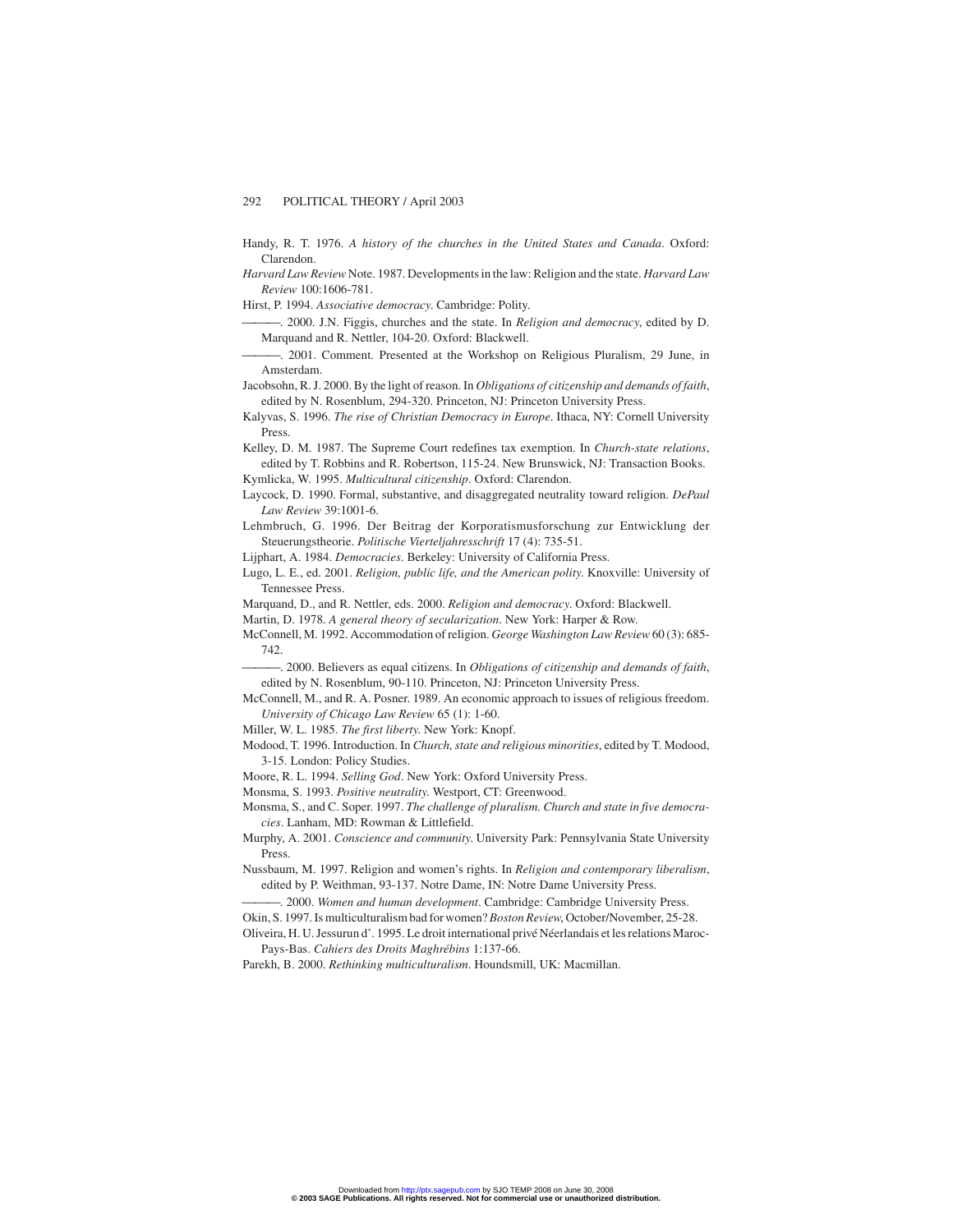- Pfeffer, L. 1987. Religious exemptions. In *Church-state relations*, edited by T. Robbins and R. Robertson, 103-14. New Bruswick, NJ: Transaction Books.
- Phillips, A. 1996. In defense of secularism. In*Church, state and religious minorities*, edited by T. Modood, 23-30. London: Policy Studies.
- Reitman, O. 1998. Cultural accommodation in family law: Clarifying the relationship between multiculturalism and feminism. European Consortium on Political Research, Warwick, UK. Manuscript.
- Robbers, G., ed. 2001. *State and church in the European Union*. Baden-Baden, Germany: Nomos.
- Robbins, T. 1987. Church-state tensions and marginal movements. In *Church-state relations*, edited by T. Robbins and R. Robertson, 135-52. New Bruswick, NJ: Transaction Books.

Rosenblum, N. 1998. *Membership and morals*. Princeton, NJ: Princeton University Press.

- . 2000a. Amos: Religious autonomy and the moral uses of pluralism. In *Obligations of citizenship and demands of faith*, edited by N. Rosenblum, 165-95. Princeton, NJ: Princeton University Press.
- . 2000b. Introduction: Pluralism, integralism, and political theories of religious accommodation. In *Obligations of citizenship and demands of faith*, edited by N. Rosenblum, 3-31. Princeton, NJ: Princeton University Press.
- . Forthcoming. Institutionalizing religion: Religious parties and political identity in contemporary democracies. In V. Bader, ed., Religion and politics (special issue), *Ethical Theory and Moral Practice* 5, no. 1 (March).
- Rudolph, S. H., and L. Rudolph. 2000. Living with difference in India. In *Religion and democracy*, edited by D. Marquand and R. Nettler, 19-37. Oxford: Blackwell.
- Selznick, P. 1992. *The moral commonwealth*. Berkeley: University of California Press.
- Shachar, A. 1998. Group identity and women's rights in family law: The perils of multicultural accommodation. *Journal of Political Philosophy* 6 (3): 285-305.
- . 2000. Should church and state be joined at the altar? In *Citizenship in diverse societies*, edited by W. Kymlicka and W. Norman, 199-223. Oxford: Oxford University Press.
- . 2001. *Multicultural jurisdictions*. Cambridge: Cambridge University Press.

Shah, T. S. 2000. Making the Christian world safe for liberalism: From Grotius to Rawls. In *Religion and democracy*, edited by D. Marquand and R. Nettler, 121-39. Oxford: Blackwell.

- Shue, H. 1995. Thickening convergence: Human rights and cultural diversity. Amnesty Lectures, No. 6, Oxford.
- Skillen, J. W. 1994. The religion puzzle. In *Religion, public life, and the American polity*, edited by L. E. Lugo, 240-52. Knoxville: University of Tennessee Press.
- Smith, S. D. 1995. *Foreordained failure*. New York: Oxford University Press.

Spinner-Halev, J. 2000. *Surviving diversity*. Baltimore: Johns Hopkins University Press.

- Swaine, L. 2001. How ought liberal democracies to treat theocratic communities? *Ethics* 111:302-43.
- . 2002. Religious pluralism and the liberty of conscience. In *Pluralism without relativism*, edited by J. Espada, M. Plattner, and A. Wolfson. Lexington, MA: Lexington Books.
- Tomasi, J. 2001. *Liberalism beyond justice*. Princeton, NJ: Princeton University Press. Walzer, M. 1997. *On toleration*. New Haven, CT: Yale University Press.
- 
- Warren, M. 2001. *Democracy and association*. Princeton, NJ: Princeton University Press. Williams, M. 1998. *Voice, trust, and memory*. New Haven, CT: Yale University Press.